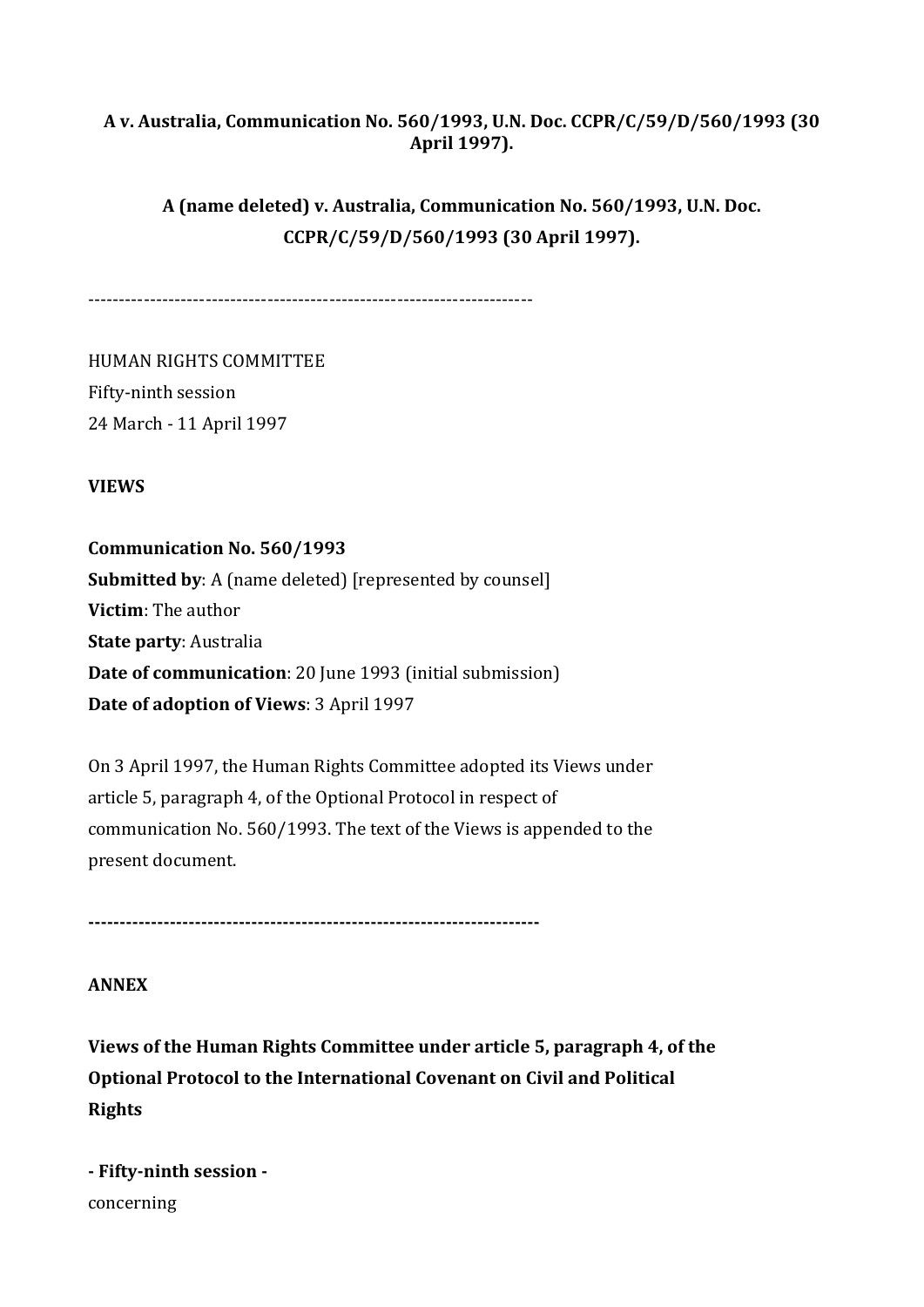# **Communication"No."560/1993**[\*]**\*"\*\***

**Submitted by:** A (name deleted) [represented by counsel] **Victim:** The author **State party: Australia Date of communication**: 20 June 1993 (initial submission) **Date of decision on admissibility: 4 April 1995 The Human Rights Committee**, established under article 28 of the International Covenant on Civil and Political Rights,

**Meeting** on 3 April 1997,

**Having concluded** its consideration of communication No. 560/1993 submitted to the Human Rights Committee on behalf of A under the Optional Protocol to the International Covenant on Civil and Political Rights,

**Having taken into account** all written information made available to it by the author of the communication, his counsel and the State party,

**Adopts** the following:

### Views under Article, 5 paragraph 4 of the Optional Protocol

1. The author of the communication is A, a Cambodian citizen who, at the time of submission of his communication on 20 June 1993, was detained at the Department of Immigration Port Hedland Detention Centre, Cooke Point, Western Australia. He was released from detention on 27 January 1994. He claims to be the victim of violations by Australia of article 9, paragraphs 1, 4 and 5, and article 14, paragraphs 1 and  $3(b)$ , (c) and (d), juncto article 2, paragraph 1, of the International Covenant on Civil and Political Rights. He is represented by counsel. The optional Protocol entered into force for Australia on 25 December 1991.

The facts as submitted by the author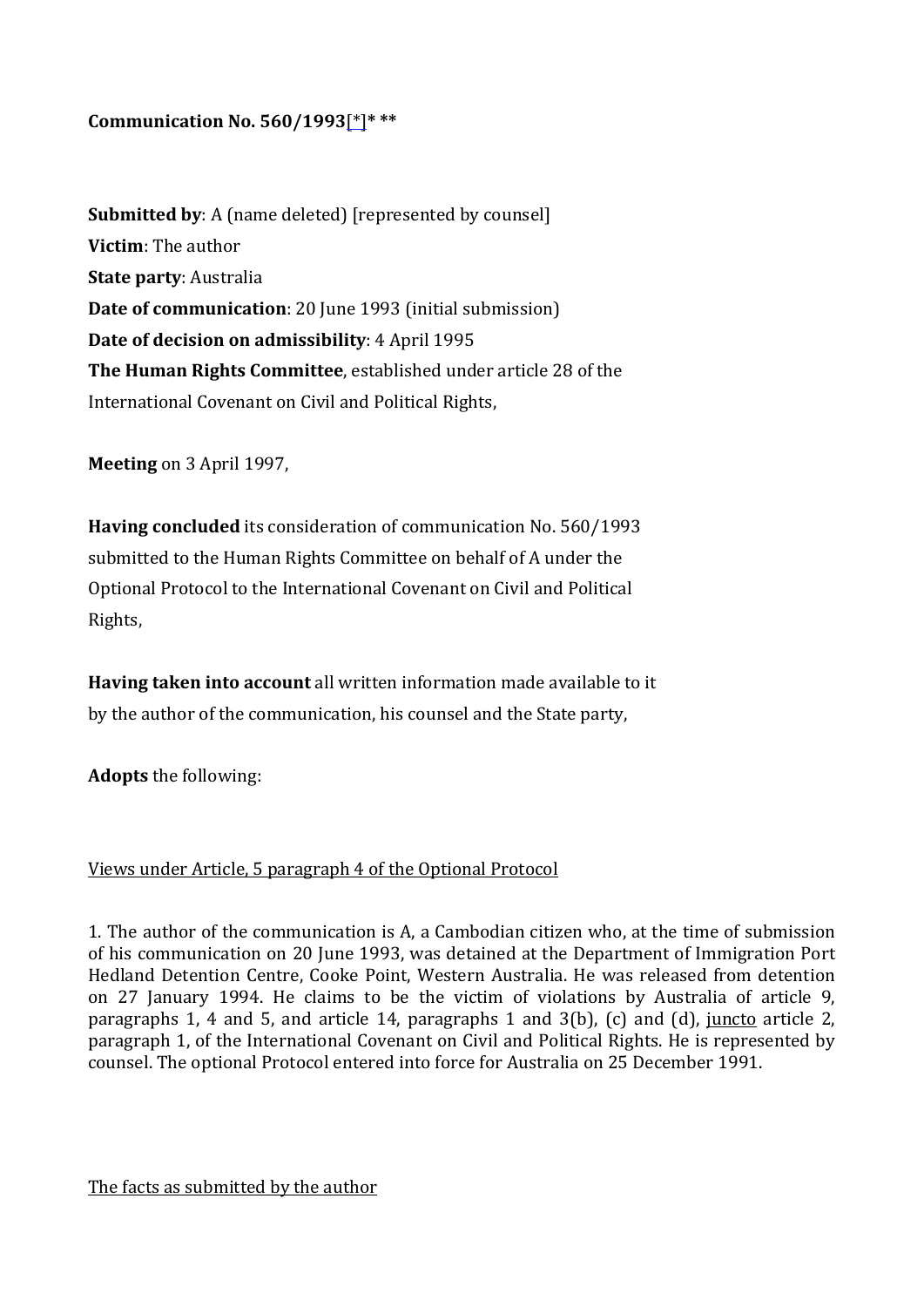2.1 A, a Cambodian national born in 1934, arrived in Australia by boat, code-named "Pender Bay", together with 25 other Cambodian nationals, including his family, on 25 November 1989. Shortly after his arrival, he applied for refugee status under the 1951 Convention Relating to the Status of Refugees and the 1967 Protocol thereto. His application was formally rejected in December 1992.

2.2 Counsel provides a detailed chronology of the events in the case. The author's initial application for refugee status was filed on 9 December 1989, with the assistance of a Khmer interpreter and an immigration official. Legal assistance was not offered during the preparation of the application. On 13 December 1989, the author and other occupants of the boat were interviewed separately by the same Immigration official. On 21 December 1989, the author and other Pender Bay occupants were flown to Villawood Detention Centre in Sydney. On 27 April 1990, the author was again interviewed by immigration officials regarding his application for refugee status. The application was rejected by the Federal Government's Determination of Refugee Status Committee on 19 June 1990; the decision was not communicated to the author. Counsel notes that, on that day, none of the Pender Bay detainees had yet seen a lawyer.

2.3 Following intercession by concerned parties, the Minister for Immigration allowed the New South Wales Legal Aid Commission to review the Pender Bay cases. Upon conclusion of its review, the Commission was authorized to provide further statements and material to the Immigration Department. Commission lawyers first visited the author at Villawood in September 1990. The Commission filed formal submissions on his behalf on 24 March and on 13 April 1991 but, because of new Determination of Refugee Status Committee regulations in force since December 1990, all applications had to be reassessed by Immigration Department desk officers. On 26 April 1991, the Commission was given two weeks to reply to the new assessments; replies were filed on 13 May 1991. On 15 May 1991, the Minister's delegate rejected the author's application.

2.4 On 20 May 1991, the author and the other detainees were told that their cases had been rejected, that they had 28 days to appeal, and that they would be transferred to Darwin, several thousands of kilometres away in the Northern Territory. A copy of the rejection letter was given to them but, interpretation was not made available. At this moment, the detainees believed that they were being returned to Cambodia. During the transfer, no one was allowed to talk to the other detainees, and permission to make telephone calls was refused. At no time was the New South Wales Legal Aid Commission informed of the removal of its clients from its jurisdiction.

2.5 The author was then transferred to Curragundi Camp, located 85 km outside Darwin. The site has been described as "totally unacceptable" for a refugee detention centre by the Australian Human Rights and Equal Opportunity Commissioner, as it is flood-prone during the wet season. More importantly, as a result of the move to the Northern Territory, contact between the author and the New South Wales Legal Aid Commission was cut off.

2.6 On 11 June 1991, the Northern Territory Legal Aid Commission filed an application with the Refugee Status Review Committee (which had replaced the Determination of Refugee Status Commission) requesting a review of the refusal to grant refugee status to the author and the other Pender Bay detainees. On 6 August 1991, the author was moved to Berrimah Camp, closer to Darwin, and from there, on 21 October 1991, to Port Hedland Detention Centre, approximately 2,000 km away in Western Australia. As a result of the latter transfer, the author lost contact with his legal representatives in the Northern Territory Legal Aid Commission.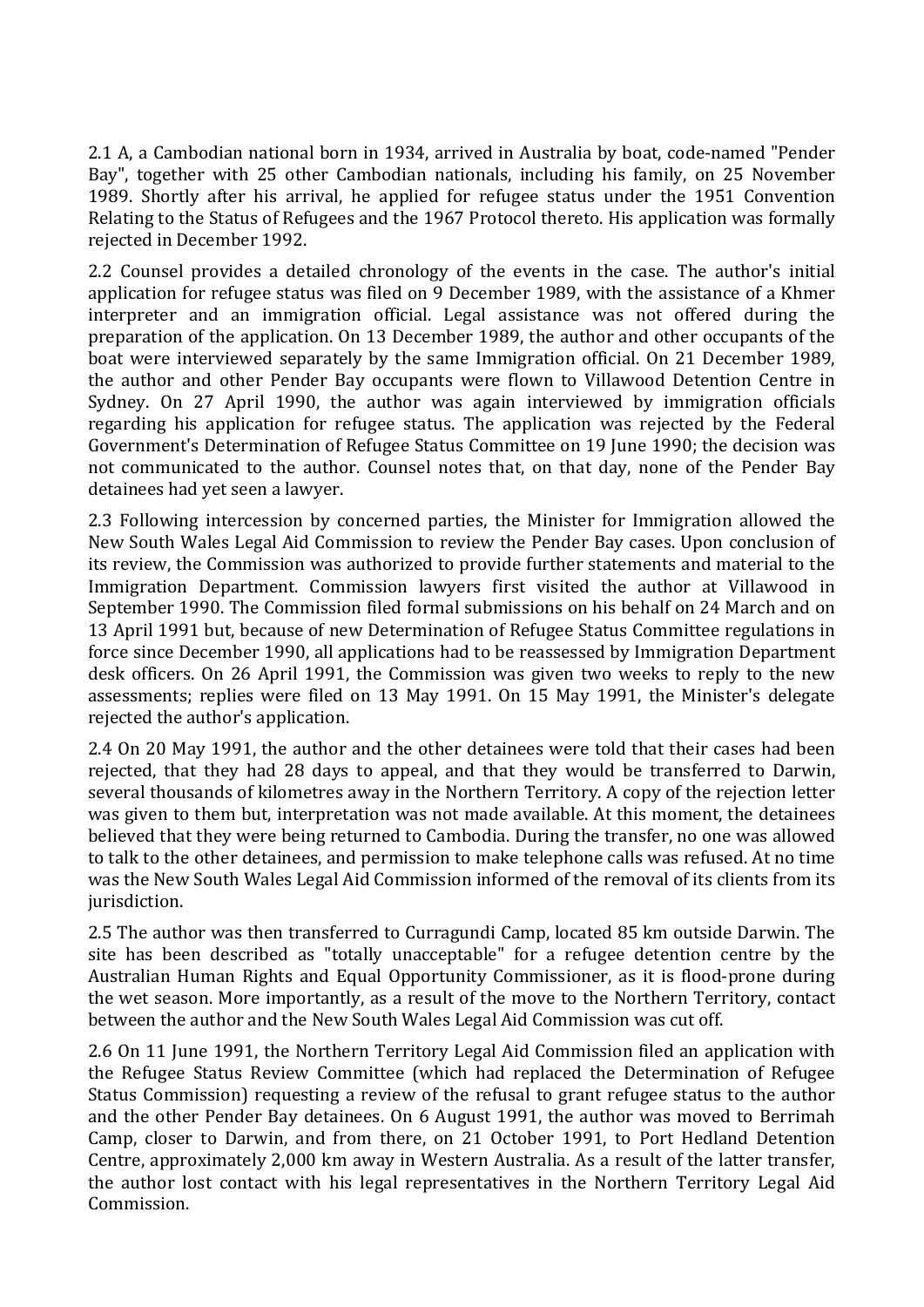2.7 On 5 December 1991, the Refugee Status Review Committee rejected all of the Pender Bay applications for refugee status, including the author's. The detainees were not informed of the decisions until letters dated 22 January 1992 were transmitted to their former representatives on the Northern Territory Legal Aid Commission. On 29 January, the Commission addressed a letter to the Committee, requesting it to reconsider its decision and to allow reasonable time for the Pender Bay detainees to obtain legal representation to comment on the decision.

2.8 Early in 1992, the Federal Immigration Department contracted the Refugee Council of Australia to act as legal counsel for asylum-seekers held at Port Hedland. On 4 February 1992, Council lawyers started to interview inmates and, on 3 March 1992, the Council transmitted a response to the Refugee Status Review Committee's decision on the author's behalf to the Minister's delegate. On 6 April 1992, the author and several other Pender Bay detainees were informed that the Minister's delegate had refused their refugee status applications. Undertakings were immediately sought from the Immigration Department that none of the detainees would be deported until they had had the possibility of challenging the decision in the Federal Court of Australia; such undertakings were refused. Later on 6 April, however, the author obtained an injunction in the Federal Court, Darwin, which prevented the implementation of the decision. On 13 April 1992, the Minister for Immigration ordered the delegate's decision to be withdrawn, on account of an alleged error in the decision-making process. The effect of that decision was to remove the case from the jurisdiction of the Federal Court.

2.9 On 14 April 1992, Federal Court proceedings were abandoned, and lawyers for the Immigration Department assured the court that a revised report on the situation in Cambodia would be made available to the Refugee Council of Australia by the Department of Foreign Affairs and Trade within two weeks. Meanwhile, the author had instructed his lawyer to continue with an application to the Federal Court, to seek release from detention; a hearing was scheduled for 7 May 1992 in the Federal Court at Melbourne.

2.10 On 5 May 1992, the Australian Parliament passed the Migration Amendment Act (1992), which amended the 1958 Migration Act by insertion of a new division 4B, which defined the author and others in situations similar to his as "designated persons". Section 54R stipulated: "a court is not to order the release from custody of a designated person". On 22 May 1992, the author instituted proceedings in the High Court of Australia, seeking a declaratory judgement that the relevant provisions of the Migration Amendment Act were invalid.

2.11 The revised report of the Department of Foreign Affairs and Trade, promised for the end of April 1992, was not finalized until 8 July 1992; on 27 July 1992, the Refugee Council of Australia forwarded a response to the update to the Immigration Department and, on 25 August 1992, the Refugee Status Review Committee once more recommended dismissal of the author's application for refugee status. On 5 December 1992, the Minister's delegate rejected the author's claim.

2.12 The author once more sought a review of the decision in the Federal Court of Australia, and since the Immigration Department refused to give assurances that the author would not be deported immediately to Cambodia, an injunction restraining the Department from removing the author was obtained in the Federal Court. In the meantime, by judgement of 8 December 1992, the High Court of Australia upheld the validity of major portions of the Migration Amendment Act, which meant that the author would remain in custody.

The complaint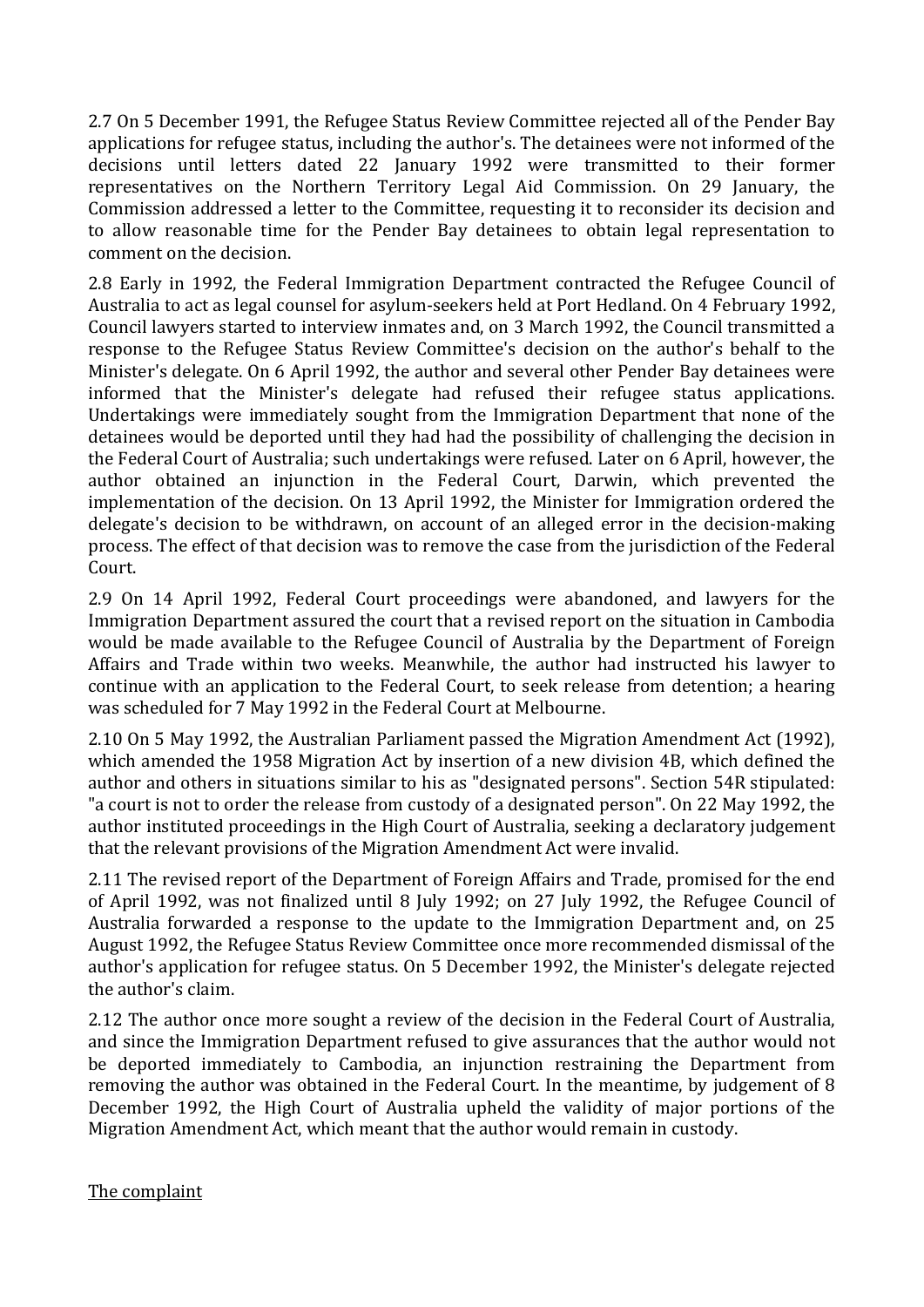3.1 Counsel argues that his client was detained "arbitrarily" within the meaning of article 9, paragraph 1. He refers to the Human Rights Committee's General Comment on article 9, which extends the scope of article 9 to cases of immigration control, and to the Views of the Committee on communication No. 305/1988,[1] where arbitrariness was defined as not merely being against the law, but as including elements of "inappropriateness, injustice and lack of predictability". By reference to article 31 of the Convention Relating to the Status of Refugees and to conclusion No. 44 (1986) of the Executive Committee of the Programme of the United Nations High Commissioner for Refugees on detention of refugee and asylumseekers, it is argued that international treaty law and customary international law require that detention of asylum seekers be avoided as a general rule. Where such detention may become necessary, it should be strictly limited (see conclusion No. 44, para. (b) ). Counsel provides a comparative analysis of immigration control and legislation in several European countries as well as Canada and the United States of America. He notes that, under Australian law, not all illegal entrants are subject to detention, nor all asylum-seekers. Those who arrive at Australian borders without a valid visa are referred to as "prohibited entrants" and may be detained under section 88 or 89 of the Migration Act 1958. Section 54B classifies individuals who are intercepted before or on arrival in Australia as "unprocessed persons". Such persons are deemed not to have entered Australia, and are taken to a "processing area".

3.2 The author and others arriving in Australia before 1992 were held by the Federal Government under section 88 as "unprocessed persons", until the entry into force of division 4B of the Migration Amendment Act. Counsel argues that, under these provisions, the State party has established a harsher regime for asylum-seekers who have arrived by boat, without documentation ("boat people") and who are designated under the provision. The practical effect of the amendment is said to be that persons designated under division 4B automatically remain in custody unless or until removed from Australia or granted an entry permit.

3.3 It is contended that the State party's policy of detaining boat people is inappropriate, unjustified and arbitrary, as its principal purpose is to deter other boat people from coming to Australia, and to deter those already in the country from continuing with applications for refugee status. The application of the new legislation is said to amount to "human deterrence", based on the practice of rigidly detaining asylum-seekers under such conditions and for periods so prolonged that prospective asylum-seekers are deterred from even applying for refugee status, and current asylum-seekers lose all hope and return home.

3.4 No valid grounds are said to exist for the detention of the author, as none of the legitimate grounds of detention referred to in conclusion No. 44 (see para. 3.1 above) applies to his case. Furthermore, the length of detention - 1,299 days or three years and 204 days as at 20 June 1993 - is said to amount to a breach of article 9, paragraph 1.

3.5 Counsel further contends that article 9, paragraph 4, has been violated in the author's case. The effect of division 4B of the Migration Amendment Act is that once a person is qualified as a "designated person", there is no alternative to detention, and the detention may not be reviewed effectively by a court, as the courts have no discretion to order the person's release. This was conceded by the Minister for Immigration in a letter addressed to the

Senate Standing Committee for the Scrutiny of Bills, which had expressed concern that the legislative amendment was to deny designated persons access to the courts and might raise problems in the light of Australia's obligations under the Covenant. The Australian Human Rights Commissioner, too, commented that the absence of court procedures to test either reasonableness or necessity of such detention was in breach of article 9, paragraph 4.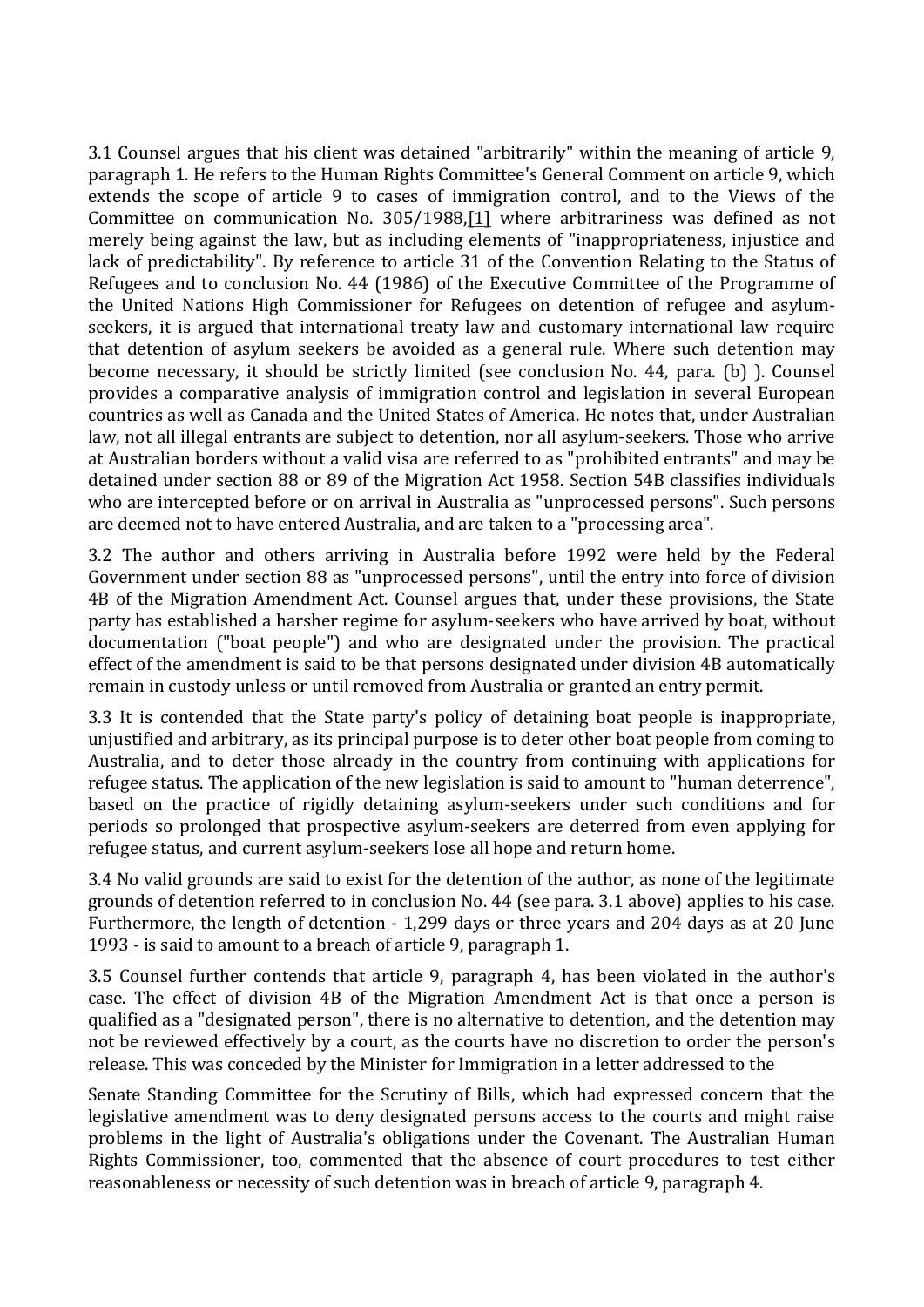3.6 It is further contended that persons such as the author have no effective access to legal advice, contrary to article 16 of the Convention Relating to the Status of Refugees. That individuals like the author are kept in prolonged custody is said to make access to lawyers all the more important. With respect to the author's case, counsel contends that the State party breached article 9, paragraph 4, and article 14 in the following situations:

(a) Preparation of application for refugee status;

(b) Access to lawyers during the administrative stage of the refugee process;

(c) Access to lawyers during the judicial review stage of the refugee process; in this context, it is noted that the frequent transfers of the author to detention facilities far away from major urban centres vastly compounded the difficulties in providing legal advice to him. Thus, Port Hedland, where A was held for over two years, is expensive to reach by air, and the nearest major town, Perth, is over 2,000 km away. Because of the costs and logistical problems involved, it was difficult to find competent Refugee Council of Australia lawyers to take up the case.

3.7 Counsel contends that the serious delays on the part of the State party in determining the author's application for refugee status constitute a breach of article 14, paragraph  $3(c)$ , particularly given the fact that he remained in detention for much of the process.

3.8 It is contended that, as A was detained arbitrarily, he qualifies for compensation under article 9, paragraph 5, of the Covenant. Counsel submits that "compensation" in this provision must be understood to mean "just and adequate" compensation, but adds that the State party has removed any right to compensation for illegal detention by a legislative amendment to the Migration Act. He notes that as a result of the judgement of the High Court of Australia in A's case, further proceedings were filed in the High Court on behalf of the Pender Bay detainees including the author - seeking damages for unlawful detention. On 24 December 1992, Parliament added Section 54RA(1)-(4) to division 4B of the Migration Act according to counsel in direct response to the High Court's findings in A's case and the imminence of the filing of possible claims for compensation for illegal detention. In paragraph 3, the new provision restricts compensation for unlawful detention to the symbolic sum of one dollar per day. It is submitted that the author is entitled to just and adequate compensation for (a). pecuniary losses, namely, the loss of the boat in which he arrived in Australia; (b) nonpecuniary losses, including injury to liberty, reputation, and mental suffering; and  $(c)$ aggravated and exemplary damages based, in particular, on the length of the detention and its conditions. The symbolic sum the author might be entitled to under Section 54RA(3) of division 4B would not meet the criteria for compensation under article 9, paragraph 5.

3.9 Finally, counsel argues that the automatic detention of boat people of primarily Asian origin, on the sole basis that they meet all the criteria of division 4B of the Migration Act 1958, constitutes discrimination on the basis of "other status" under article 2, Paragraph 1, of the Covenant, "other status" being the status of boat people.

### The State party's admissibility observations and comments

4.1 In its submission under rule 91, the State party supplements the facts as presented by the author, and provides a chronology of the litigation in which the author has been, and continues to be, involved. It notes that, after the final decision to reject the author's application for refugee status was taken in December 1992, the author continued to take legal proceedings challenging the validity of that decision. Detention after December 1992 is said to have been exclusively the result of legal challenges by the author. In this context, the State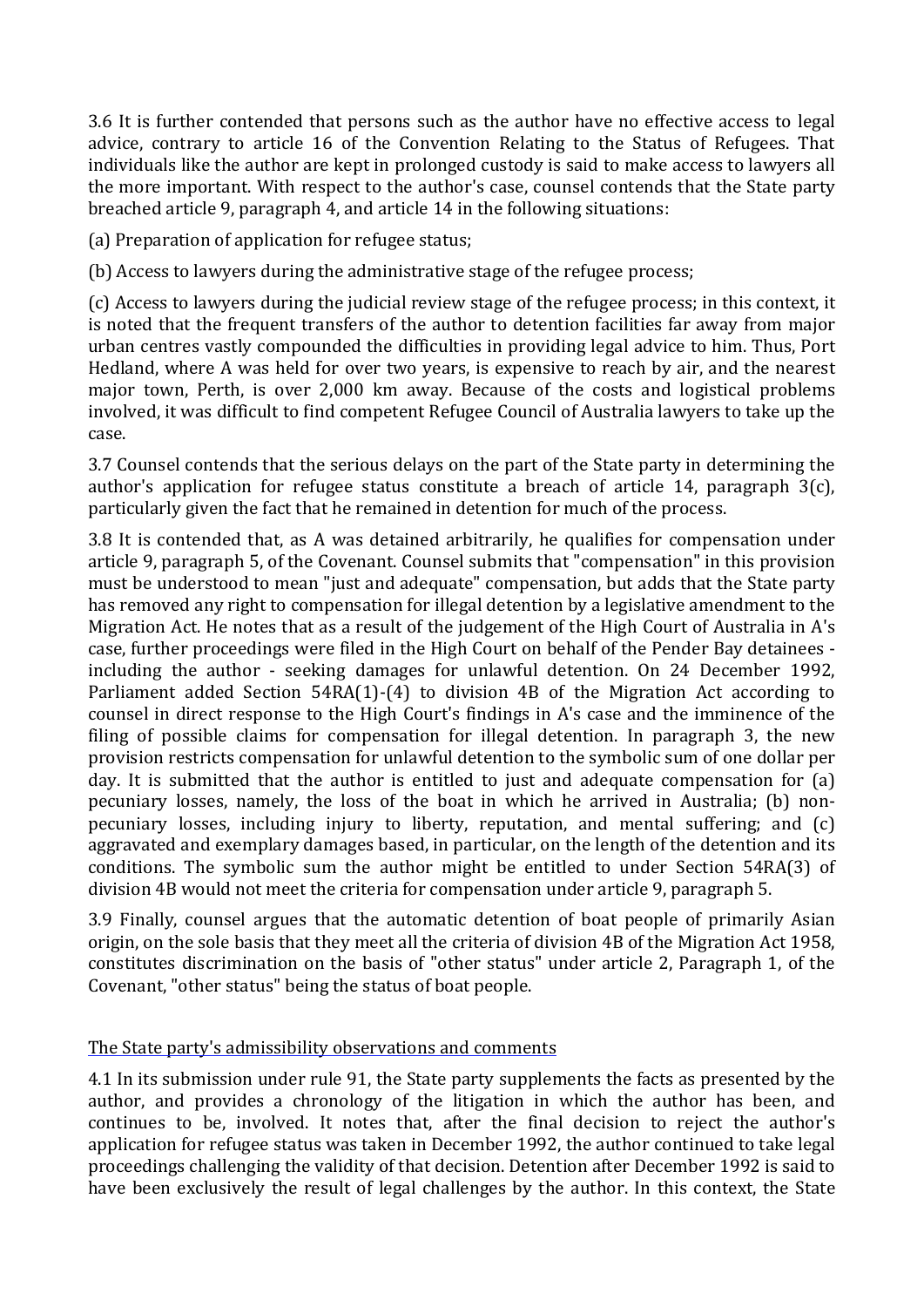party recalls that, by a letter of 2 November 1993, the Minister for Immigration offered the author the opportunity, in the event of his voluntary return to Cambodia, of applying for (re)entry to Australia after 12 months, on a permanent visa under the Special Assistance Category. The State party further adds that the author's wife's application for refugee status has been approved and that, as a result, the author was released from custody on 21 January 1994 and will be allowed to remain in Australia.

4.2 The State party concedes the admissibility of the communication in so far as it alleges that the author's detention was "arbitrary" within the meaning of article 9, paragraph 1. It adds, however that it strongly contests on the merits that the author's detention was "arbitrary", and that it contained elements of "inappropriateness, injustice and lack of predicability".

4.3 The State party challenges the admissibility of other elements of the complaint relating to article 9, paragraph 1. In this context, it notes that the communication is inadmissible ratione materiae, to the extent that it seeks to rely on customary international law or provisions of other international instruments such as the 1951 Convention Relating to the Status of Refugees. The State party argues that the Committee is competent only to determine whether there have been breaches of any of the rights set forth in the Covenant; it is not permissible to rely on customary international law or other international instruments as the basis of a claim.

4.4 Similarly, the State party claims that counsel's general claim that Australian policy of detaining boat people is contrary to article 9, paragraph 1, is inadmissible, as the Committee is not competent to review in abstracto particular government policies or to rely on the application of such policies to find breaches of the Covenant. Therefore, the communication is considered inadmissible to the extent that it invites the Committee to determine generally whether the policy of detaining boat people is contrary to article 9, paragraph 1.

4.5 The State party contests the admissibility of the allegation under the article 9, paragraph 4, and argues that existing avenues for review of the lawfulness of detention under the Migration Act are compatible with article 9, paragraph 4. It notes that counsel does not allege that there is no right under Australian law to challenge the lawfulness of detention in court. Habeas corpus, for instance, a remedy available for this purpose, has never been invoked by the author. It is noted that the author did challenge the constitutional validity of division 4B of part 2 of the Migration Act in the Australian High Court, which upheld the relevant provision under which, from 6 May 1992, the author had been detained. In its judgement, the High Court confirmed that, if a person was unlawfully detained, he could request release by a court. Prior to his release, no proceedings to challenge the lawfulness of his detention were initiated by A, despite the possibility of such proceedings. Other detainees, however, successfully instituted proceedings which led to their release on the ground that they were held longer than allowed under division 4B of the Migration Act.<sup>[2]</sup> After this action, another 36 detainees were released from custody. The State party submits that, on the basis of the material submitted by counsel, there is "no basis whatsoever on which the Committee could find a breach of article 9, paragraph 4, on the ground that the author was unable to challenge the lawfulness of his detention". A violation has not been sufficiently substantiated, as required under rule 90(b) of the rules of procedure. The State party adds that the allegations relating to article 9, paragraph 4, could be deemed an abuse of the right of submission and that, in any event, the author failed to exhaust domestic remedies in this respect, as he did not test the lawfulness of his detention.

4.6 To the extent that the communication seeks to establish a violation of article 9, paragraph 4, on the ground that the reasonableness or appropriateness of detention cannot be challenged in court, the State party considers that the absence of discretion for a court to order a person's release falls in no way within the scope of application of article 9, paragraph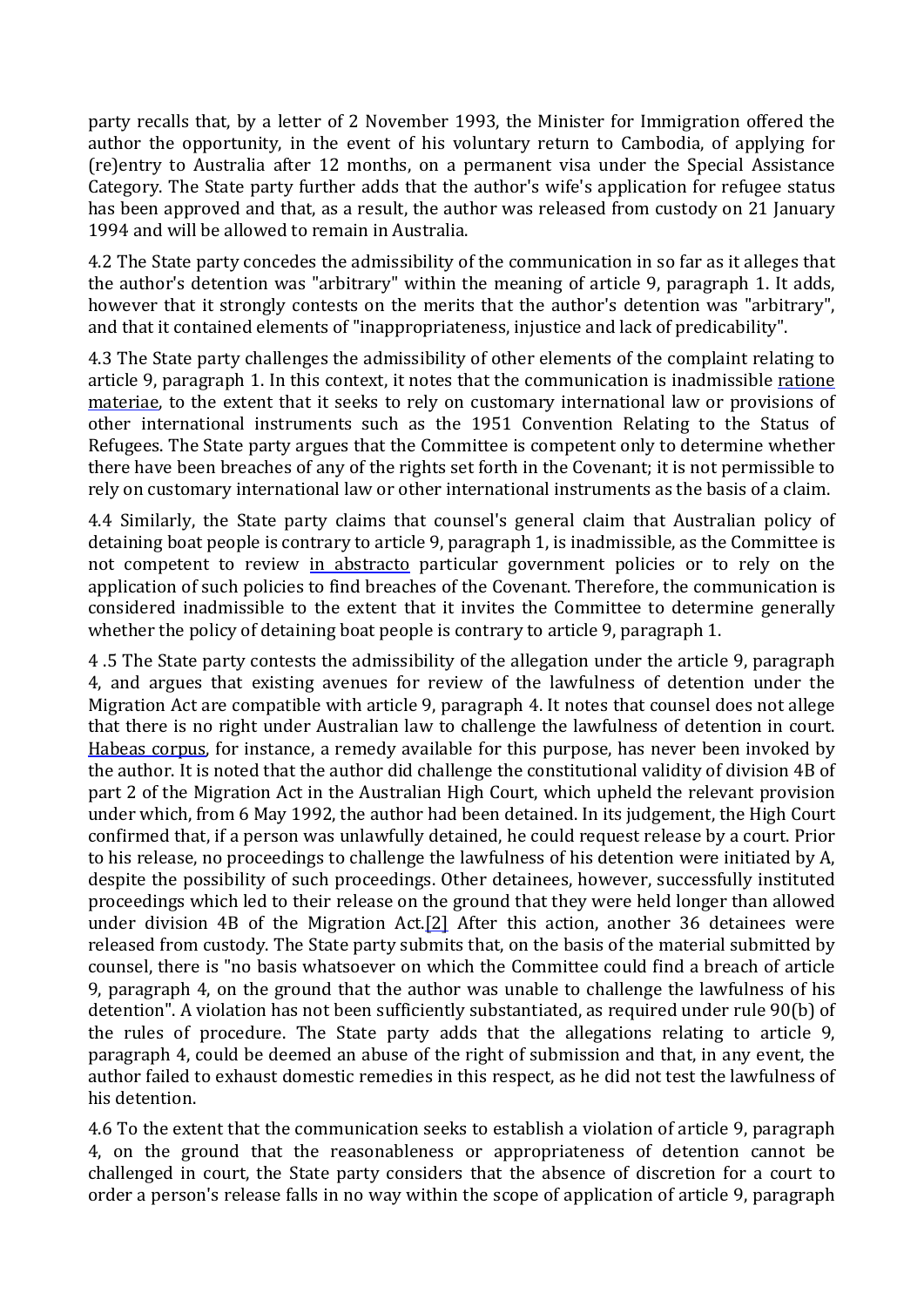4, which only concerns review of lawfulness of detention.

4.7 To the extent that the communication claims a breach of article 9, paragraph 4, because of absence of effective access to legal representation, the State party notes that this issue is not covered by the provision: access to legal representation cannot, in the State party's opinion, be read into the provision as in any way related to or a necessary right which flows from the guarantee that an individual is entitled to take proceedings before a court. It confirms that the author had access to legal advisers. Thus, the funding for legal assistance was provided through all the stages of the administrative procedure; subsequently, he had access to legal advice to pursue judicial remedies. For these reasons, the State party argues that there is insufficient substantiation of facts which might establish a violation of article 9, paragraph 4, by virtue of absence of access to legal advisers. To the extent that the claim concerning access to legal advisers seeks to rely on article 16 of the 1951 Convention Relating to the Status of Refugees, the State party refers to its arguments in paragraph 4.3 above.

4.8 The State party disputes that the circumstances of the author's detention give rise to any claim for compensation under article 9, paragraph 5, of the Covenant. It notes that the Government itself conceded in legal proceedings brought by the author and others that the applicants in this case had been detained without the statutory authority under which boat people had been held prior to the enactment of division 4B of part 2 of the Migration Act: this was merely the result of a bona fide but mistaken interpretation of the legislation under which the author had been held. On account of the inadvertent basis for the unlawful detention of individuals in the author's situation, the Australian Parliament enacted special compensation legislation. The State party considers this legislation compatible with article 9, paragraph 5.

4.9 The State party points out that a number of boat people have instituted proceedings challenging the constitutional validity of the relevant legislation. As the author is associated with those proceedings, he cannot be deemed to have exhausted domestic remedies in respect of his claim under article 9, paragraph 5.

4.10 The State party refutes the author's claim that article 14 applies to immigration detention and considers the communication inadmissible to the extent that it relies on article 14. It recalls that article 14 only applies to criminal charges; detention for immigration purposes is not detention under criminal law, but administrative detention, to which article 14, paragraph 3, is clearly inapplicable. This part of the communication is therefore considered inadmissible ratione materiae.

4.11 Finally, the State party rejects the author's allegation of discrimination based on articles 9 and 14 juncto article 2, paragraph 1, on the ground that there is no evidence to sustain a claim of discrimination on the ground of race. It further submits that the quality of "boat" person" cannot be approximated to "other status" within the meaning of article 2. Accordingly, this aspect of the case is deemed inadmissible ratione materiae as incompatible with the provisions of the Covenant.

4.12 In relation to the allegation of discrimination on the basis of race, the State party affirms that there is no substance to this claim, as the law governing detention of illegal boat arrivals applies to individuals of all nationalities, regardless of their ethnic origin or race. The State party proceeds to an analysis of the meaning of the term "other status" in articles 2 and 26 of the Covenant and, by reference to the Committee's jurisprudence on this issue, recalls that the Committee itself has held that there must be limits to the term "other status". In order to be subsumed under this term, the State party argues, a communication must point to some status based on the personal characteristics of the individual concerned. Under Australian law, the only basis may be seen to be the fact of illegal arrival of a person by boat: "Given that a State is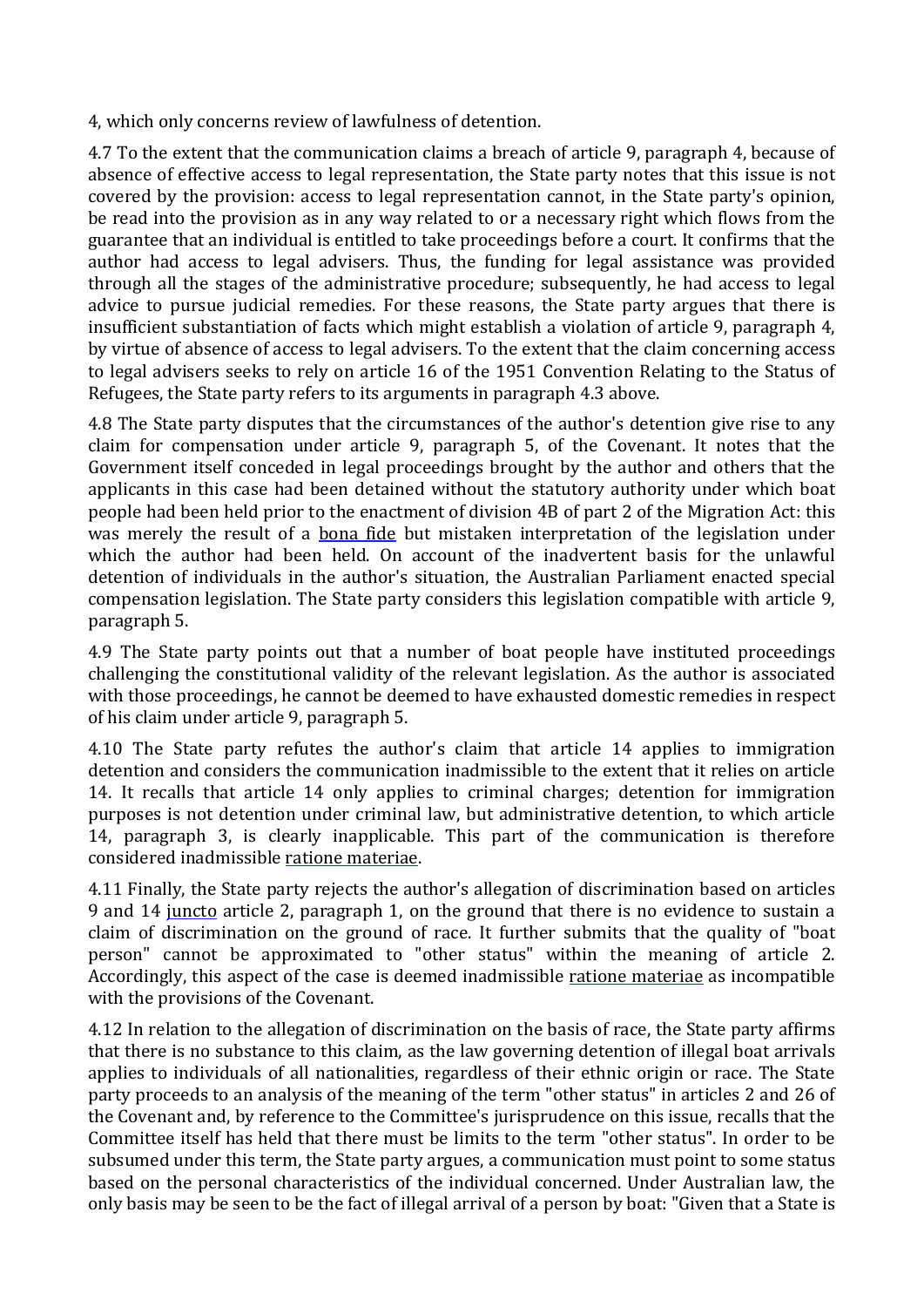entitled under international law to determine whom it admits to its territory, it cannot amount to a breach of articles 9 and 14 in conjunction of article 2, paragraph 1, for a State to provide for illegal arrivals to be treated in a certain manner based on their method of arrival". For the State party, there is no basis in the Committee's jurisprudence relating to discrimination under article 26 under which "boat person" could be regarded as "other status" within the meaning of article 2.

5.1 In his comments, counsel takes issue with some of the State party's arguments. He disputes that the three-year period necessary for the final decision of the author's application for refugee status was largely attributable to delays in making submissions and applications by lawyers, with a view to challenging the decision-making process. In this context, he notes that of the 849 days which the administrative process lasted, the author's application was with the Australian authorities for 571 days - two thirds of the time. He further recalls that during this period the author was moved four times and had to rely on three unrelated groups of legal representatives, all of whom were funded with limited public resources and needed time to acquaint themselves with the file.

5.2 Counsel concedes that the author was given a domestic Protection (Temporary) Entry Permit on 21 January 1994 and released from custody, after his wife was granted refugee status because of her Vietnamese ethnic origin. It is submitted that the author could not have brought his detention to an end by leaving Australia voluntarily and returning to Cambodia, first because he genuinely feared persecution if he returned to Cambodia and, secondly, because it would have been unreasonable to expect him to return to Cambodia without his wife.

5.3 The author's lawyer reaffirms that his reliance on article 31 of the 1951 Convention Relating to the Status of Refugees or other instruments to support his allegation of a breach of article 9, paragraph 1, is simply for the purpose of interpreting and elaborating on the State party's obligations under the Covenant. He contends that other international instruments may be relevant in the interpretation of the Covenant, and in this context draws the Committee's attention to a statement made by the Attorney-General's Department before the Joint Committee on Migration, in which it was conceded that treaty bodies such as the Human Rights Committee may rely on other international instruments for the purpose of interpreting the scope of the treaty of which they monitor the implementation.

5.4 Counsel reiterates that he does not challenge the State party's policy vis-a-vis boat people in abstracto, but submits that the purpose of Australian policy, namely, deterrence, is relevant inasmuch as it provides a test against which "arbitrariness" within the meaning of article 9, paragraph 1, can be measured: "It is not possible to determine whether detention of a person is appropriate, just or predictable without considering what was in fact the purpose of the detention". The purpose of detention in the author's case was enunciated in the Minister for Immigration's introduction to the Migration Legislation Amendment Bill 1992; this legislation, it is submitted, was passed in direct response to an application by the author and other Cambodian nationals for release by the Federal Court, which was due to hear the case two days later.

5.5 Concerning the claim under article 9, paragraph 4, counsel submits that, where discretion under division 4B of the Migration Act 1958 to release a designated person does not exist, the option to take proceedings for release in court is meaningless.

5.6 Counsel concedes that, after the decision of the High Court in December 1992, no further challenge was indeed made to the lawfulness of the author's detention. This was because A clearly came within the scope of division 4B and not within the scope of the 273-day provisions in Section 54Q, so that any further challenge to his continued detention would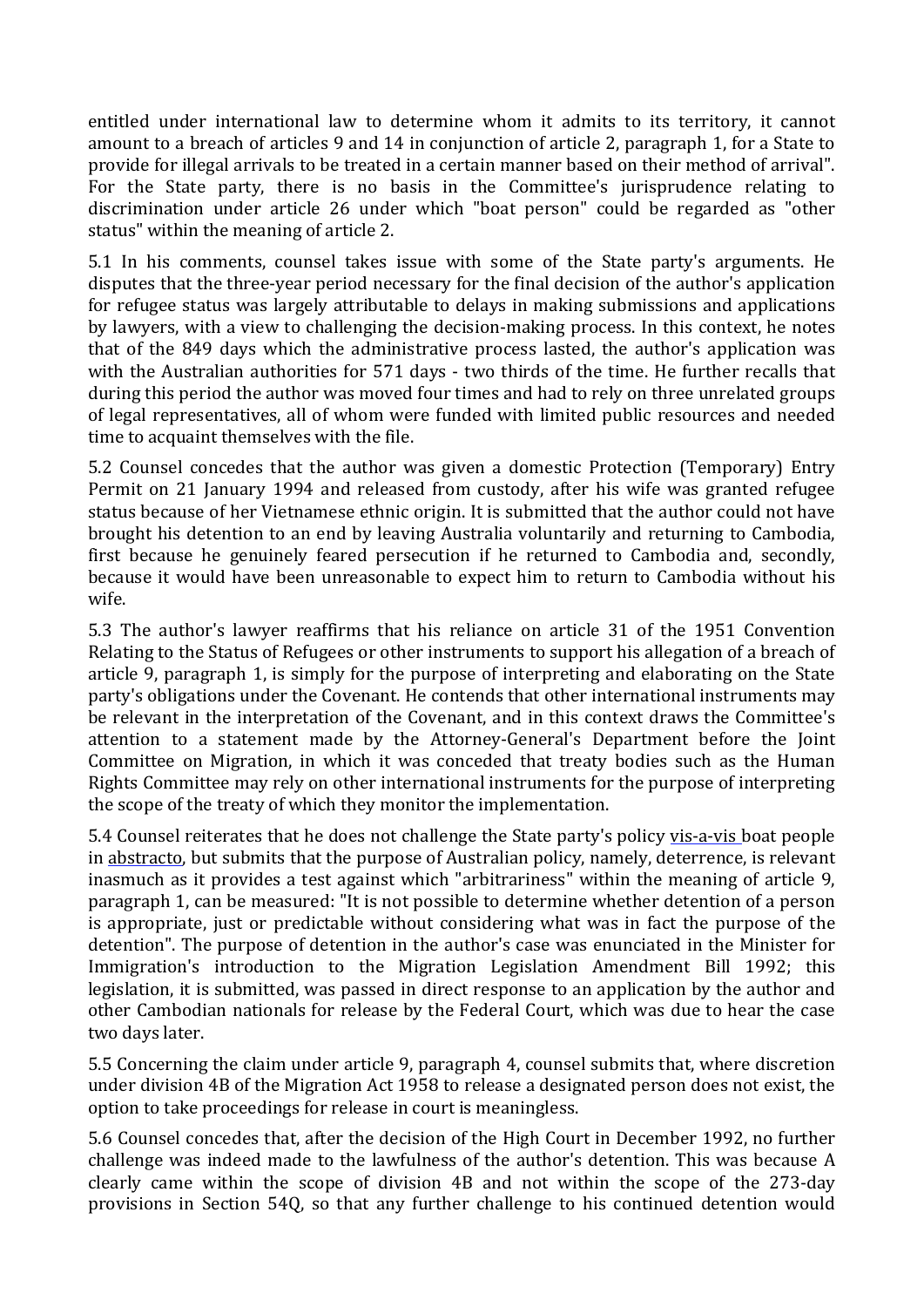have been futile. It is submitted that the author is not required to pursue futile remedies to establish a breach of article 9, paragraph 4, or to establish that domestic remedies have been exhausted under article 5, paragraph 2(b), of the Optional Protocol.

5.7 Counsel insists that an entitlement to take proceedings before a court under article 9, paragraph 4, necessarily requires that an individual have access to legal advice. Wherever a person is under detention, access to the courts can generally only be achieved through assistance of counsel. In this context, counsel disputes that his client had adequate access to legal advice: no legal representation was afforded to him from 30 November 1989 to 13 September 1990, when the New South Wales Legal Aid Commission began to represent him. It is submitted that the author, who was unaware of his right to legal assistance and who spoke no English, should have been advised of his right to legal advice, and that there was a positive duty upon the State party to inquire of the author whether he sought legal advice. This positive duty is said to be consistent with principle  $17(1)$  of the Body of Principles for the Protection of All Persons under Any Form of Detention or Imprisonment and rule 35(1) of the Standard Minimum Rules for the Treatment of Prisoners.

5.8 Author's counsel adds that on two occasions his client was forcibly removed from a State jurisdiction and therefore from access to his lawyers. On neither occasion was adequate notice of his removal given to his lawyers. It is submitted that these events constitute a denial of the author's access to his legal advisers.

5.9 Concerning the State party's observations on the claim under article 9, paragraph 5, counsel observes that the author is not a party to proceedings currently under way which challenge the validity of the legislation restricting damages for unlawful detention to one dollar per day. Rather, the author is plaintiff in a separate action which has not proceeded beyond initial procedural stages and will not be heard for at least a year. Counsel contends that his client is not required to complete these proceedings in order to comply with the requirements of article 5, paragraph 2(b), of the Optional Protocol. In this context, he notes that, in June 1994, the Australian Parliament introduced new legislation to amend retrospectively the Migration Act 1958, thereby foreclosing any rights which the plaintiffs in the case of Chu Kheng Lim (concerning unlawful detention of boat people) may have to damages for unlawful detention. On 21 September 1994, the Government introduced Migration Legislation Amendment Act (No. 3) 1994 ("Amendment No. 3"), which intended to repeal the original "dollar a day" legislation. As a direct result of this legislation, the High Court proceedings in the case of Ly Sok Pheng y. Minister for Immigration, Local Government and Ethnic Affairs were adjourned from October 1994 until at least April 1995. If Amendment No. 3 is enacted into law, which remains the intention of the Federal Government, any action introduced by the author seeking damages for unlawful detention would be made meaningless.

5.10 Counsel disputes the State party's argument that article 14, paragraph 3, is not applicable to individuals in administrative detention and refers in this context to rule 94 of the Standard Minimum Rules for the Treatment of Prisoners, which equates the rights of persons detained for criminal offences with those of "civil prisoners".

5.11 Finally, counsel reaffirms that "boat people" constitute a cohesive group which may be subsumed under the term "other status" within the meaning of article 2, paragraph 1, of the Covenant: "all share the common characteristic of having arrived in Australia within a set time period, not having presented a visa, and having been given a designation by the Department of Immigration". Those matching this definition must be detained. To counsel, it is "this immutable characteristic which determines that this group will be treated differently to other asylum seekers in Australia".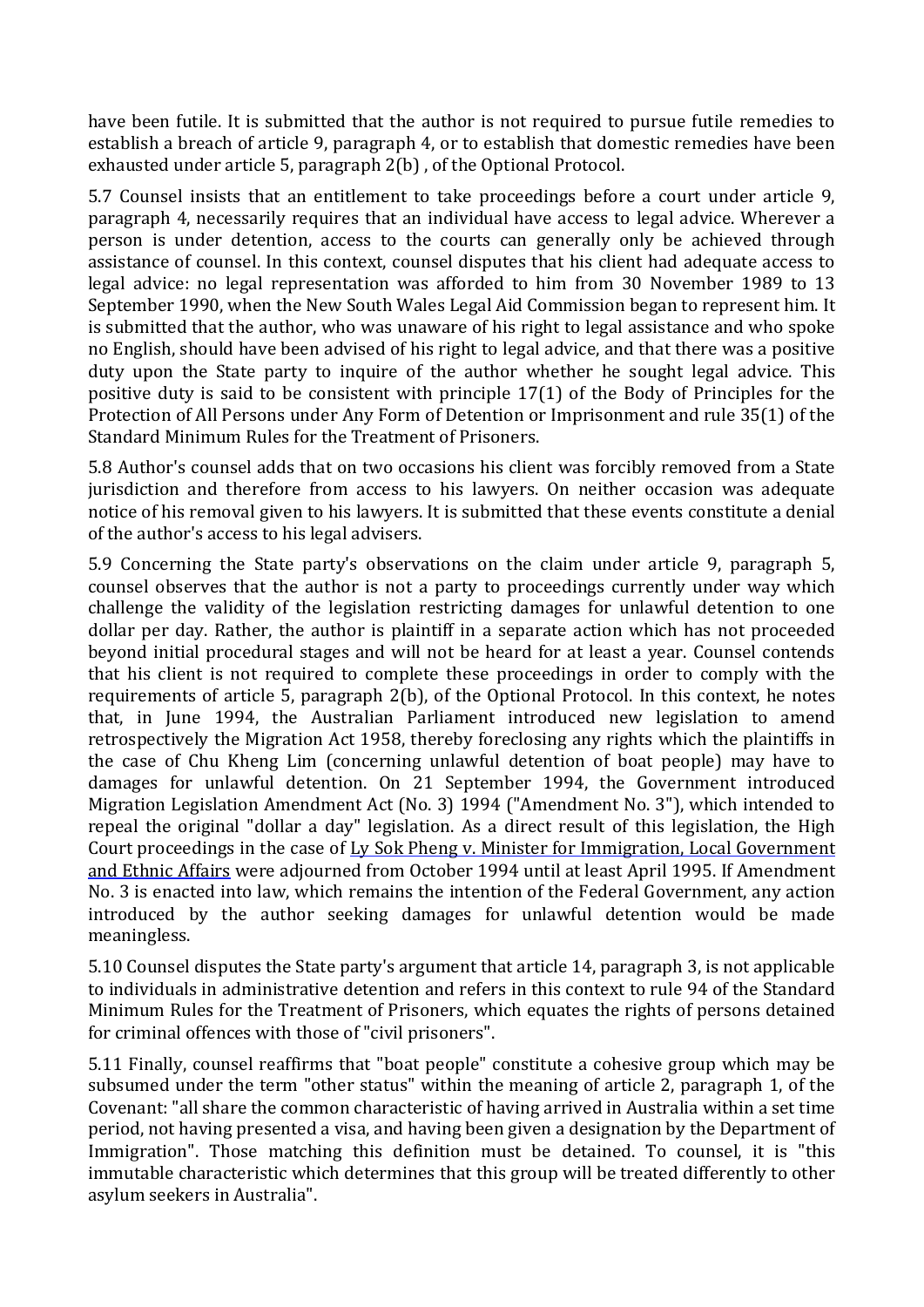## The Committee's admissibility decision

6.1 During its 53rd session, the Committee considered the admissibility of the communication. It noted that several of the events complained of by the author had occurred prior to the entry into force of the Optional Protocol for Australia; however, as the State party had not wished to contest the admissibility of the communication on this ground, and as the author had remained in custody after the entry into force of the Optional Protocol for Australia, the Committee was satisfied that the complaint was admissible ratione temporis. It further acknowledged that the State party had conceded the admissibility of the author's claim under article 9, paragraph 1.

6.2 The Committee noted the author's claim there was no way to obtain an effective review of the lawfulness of his detention, contrary to article 9, paragraph 4, and the State party's challenge of the author's argument. The Committee considered that the question of whether article 9, paragraph 4, had been violated in the author's case and whether this provision encompasses a right of access to legal advice was a question to be examined on the merits.

6.3 The Committee specifically distinguished this finding from its earlier decision in the case of V.M.R.B. v. Canada[3] since, in the present case, the author's entitlement to refugee status remained to be determined at the time of submission of the communication, whereas in the former case an exclusion order was already in force.

6.4 On the claim under article 9, paragraph 5, the Committee noted that proceedings challenging the constitutional validity of Section 54RA of the Migration Act were under way. The author had argued that it would be too onerous to challenge the constitutionality of this provision and that it would be meaningless to pursue this remedy, owing to long delays in Court and because of the Government's intention to repeal said remedy. The Committee noted that mere doubts about the effectiveness of local remedies or the prospect of financial costs involved did not absolve an author from pursuing such remedies. As to counsel's reference to draft legislation which would eliminate the remedy sought, the Committee noted that this had not yet been enacted into law, and that counsel therefore relied on hypothetical developments in Australia's legislature. This part of the communication was accordingly deemed inadmissible under article 5, paragraph 2(b), of the Optional Protocol.

6.5 As to the claim under article 14, the Committee recalled the State party's claim that detention of boat people qualified as "administrative detention" which cannot be subsumed under article 14, paragraph 1, let alone paragraph 3. The Committee observed that the author's detention, as a matter of Australian law, neither related to criminal charges against him nor to the determination of his rights and obligations in a suit at law. It considered, however, that the issue of whether the proceedings relating to the determination of the author's status under the Migration Amendment Act nevertheless fell within the scope of article 14, paragraph 1, was a question to be considered on the merits.

6.6 Finally, with respect to the claim under article 2, paragraph 1, juncto articles 9 and 14, the Committee observed that it had not been substantiated, for purposes of admissibility, that A was discriminated against on account of his race and/or ethnic origin. It was further clear that domestic remedies in this respect had not been exhausted, as the matter of alleged race- or ethnic origin-based discrimination had never been raised before the courts. In the circumstances, the Committee held this claim to be inadmissible under article 5, paragraph 2(b), of the Optional Protocol.

6.5 On 4 April 1995, therefore, the Committee declared the communication admissible in so far as it appeared to raise issues under articles 9, paragraphs 1 and 4, and 14, paragraph 1.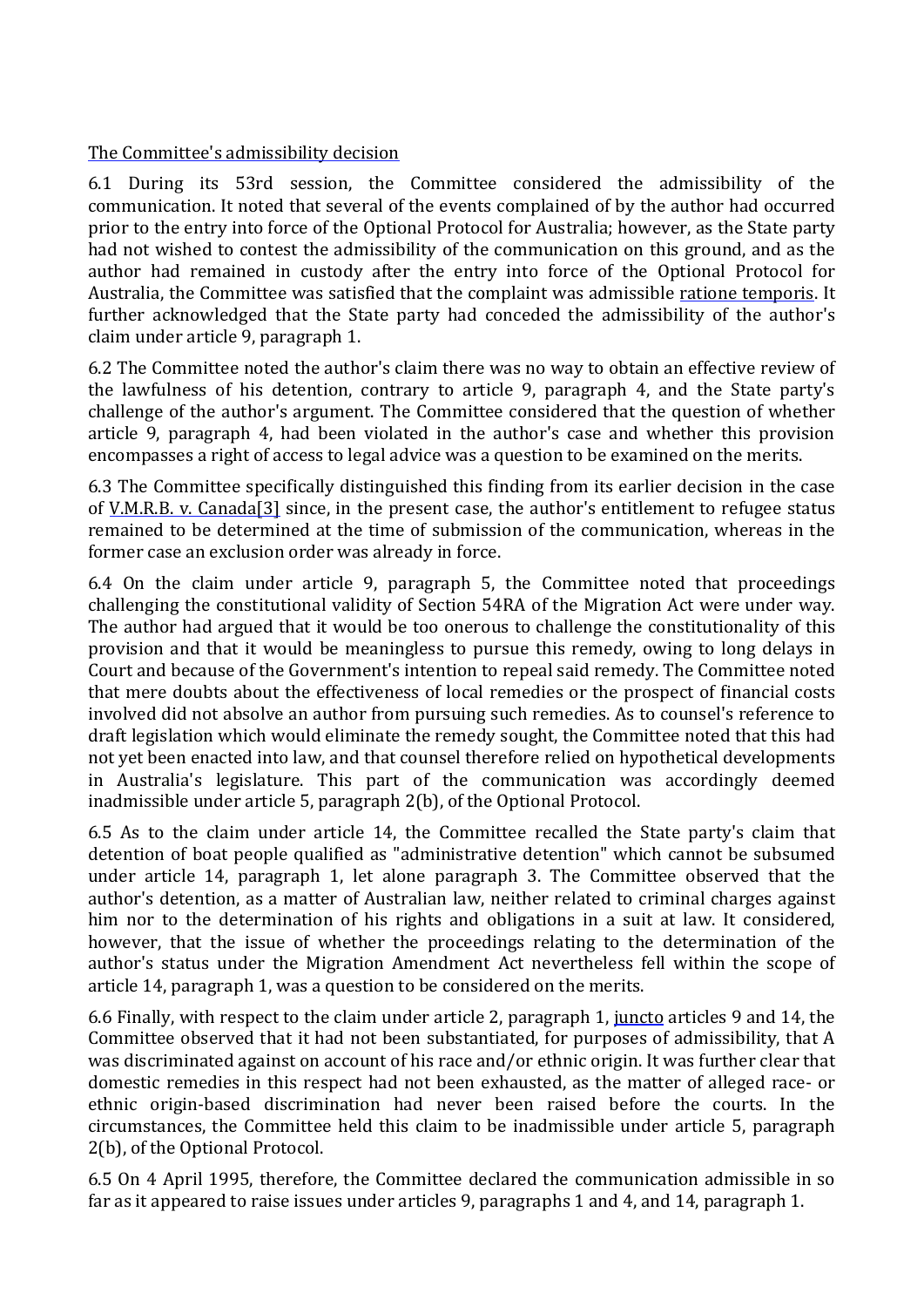# State party's merits submission and counsel's comments thereon

7.1 In its submission under article 4, paragraph 2, of the Optional Protocol, dated May 1996, the State party supplements the facts of the case and addresses the claims under articles 9, paragraphs 1 and 4, and 14, paragraph 1. It recalls that Australia's policy of detention of unauthorised arrivals is part of its immigration policy. Its rationale is to ensure that unauthorized entrants do not enter the Australian community until their alleged entitlement to do so has been properly assessed and found to justify entry. Detention seeks to ensure that whoever enters Australian territory without authorization can have any claim to remain in the country examined and if the claim is rejected, will be available for removal. The State party notes that from late 1989, there was a sudden and unprecedented increase of applications for refugee status from individuals who had landed on the country's shores. This led to severe delays in the length of detention of applicants, as well as to reforms in the law and procedures for determination of on-shore applications for protection visas.

7.2 As to the necessity of detention, the State party recalls that unauthorized arrivals who landed on Australian shores in 1990 and early 1991 were held in unfenced migrant accommodation hostels with a reporting requirement. However, security arrangements had to be upgraded, as a result of the number of detainees who absconded and the difficulty in obtaining cooperation from local ethnic communities to recover individuals who had not met their reporting obligations; 59 persons who had arrived by boat escaped from detention between 1991 and October 1993. Of the individuals who were allowed to reside in the community while their refugee status applications were being determined, it is noted that out of a group of 8,000 individuals who had been refused refugee status, some 27% remained unlawfully on Australian territory, without any authority to remain.

7.3 The State party points out that its policy of mandatory detention for certain border claimants should be considered in the light of its full and detailed consideration of refugee claims, and its extensive opportunities to challenge adverse decisions on claims to refugee status. Given the complexity of the case, the time it took to collect information on the continuously changing situation in Cambodia and for A's legal advisers to make submissions, the duration of the author's detention was not abusively long. Furthermore, the conditions of detention of A were not harsh, prison-like or otherwise unduly restrictive.

7.4 The State party reiterates that the author was informed, during his first interview after landing in Australia, that he was entitled to seek legal advice and legal aid. He had continued contact with community support groups which could have informed him of his entitlement. According to the State party, legal expertise is unnecessary to make an application for refugee status, as entitlement is primarily a matter of fact. The State party underlines that throughout his detention, reasonable facilities for obtaining legal advice or initiating proceedings would have been available to the author, had he sought them. After 13 September 1990, the author was a party to several court actions; according to the State party there is no evidence that at any time A failed to obtain legal advice or representation when he sought it. On balance, the conditions under which the author was detained did not obstruct his access to legal advice (see below, paragraphs  $7.8$  to  $7.11$ ). The State party maintains that contrary to counsel's assertion, long delays did not result from any change in legal advisors after A's consecutive moves between detention centres.

7.5 As to the claim under article 9, paragraph 1, the State party argues that the author's detention was lawful and not arbitrary on any ground. A entered Australia without authorization, and subsequently applied for the right to remain on refugee status basis. Initially, he was held pending examination of his application. His subsequent detention was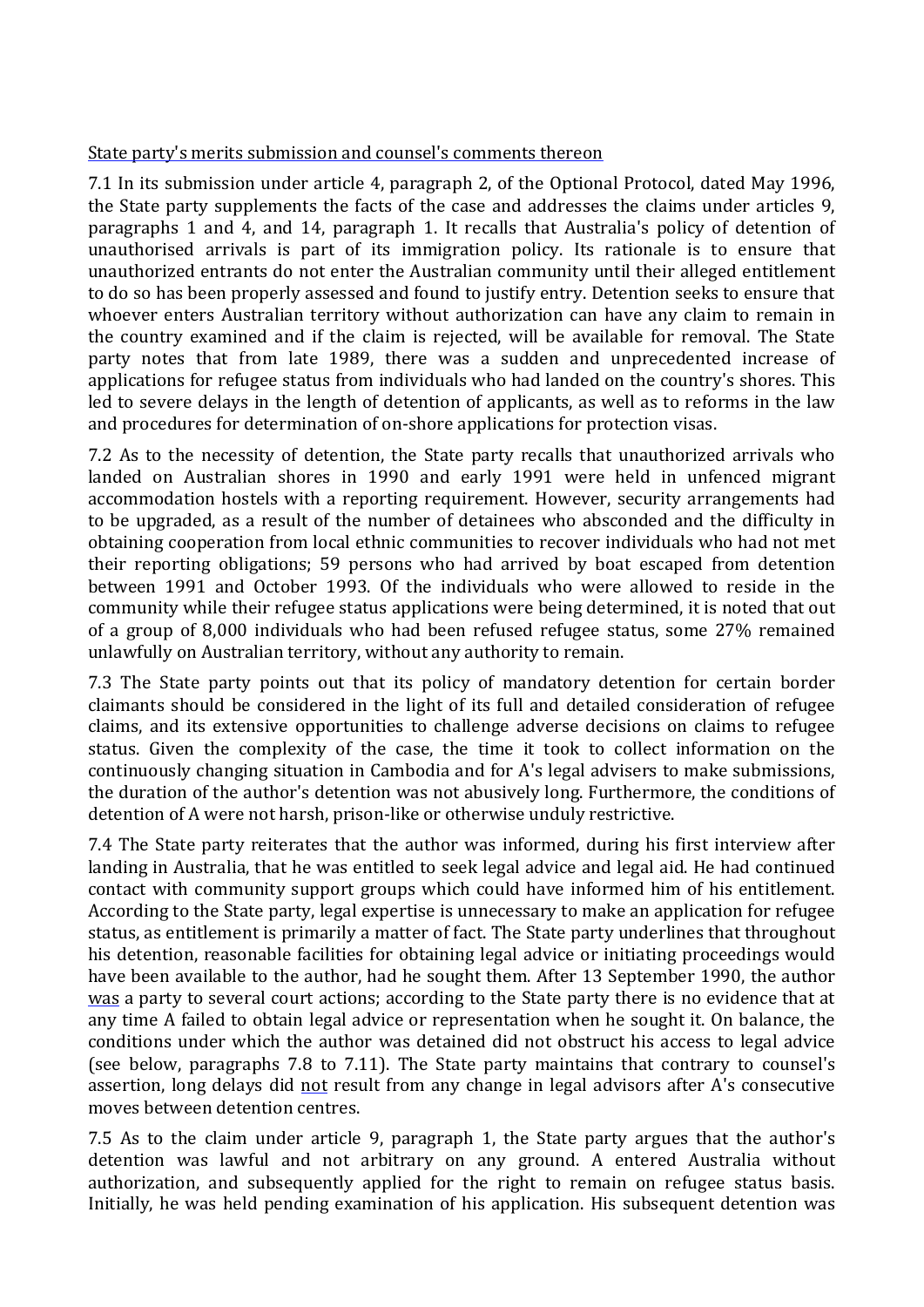related to his appeals against the decisions refusing his application, which made him liable to deportation. Detention was considered necessary primarily to prevent him from absconding into the Australian community.

7.6 The State party notes that the travaux preparatoires to article 9, paragraph 1, show that the drafters of the Covenant considered that the notion of "arbitrariness" included "incompatibility with the principles of justice or with the dignity of the human person". Furthermore, it refers to the Committee's jurisprudence according to which the notion of arbitrariness must not be equated with "against the law", but must be interpreted more broadly as encompassing elements of inappropriateness, injustice and lack of predictability.<sup>[4]</sup> Against this background, the State party contends, detention in a case such as the author's was not disproportionate nor unjust; it was also predictable, in that the applicable Australian law had been widely publicized. To the State party, counsel's argument that it is inappropriate per se to detain individuals entering Australia in an unauthorized manner is not borne out by any of the provisions of the Covenant.

7.7 The State party asserts that the argument that there is a rule of public international law, be it derived from custom or conventional law, against the detention of asylum seekers, is not only erroneous and unsupported by prevailing State practice, but also irrelevant to the considerations of the Human Rights Committee. The instruments and practice invoked by counsel - inter alia the 1951 Refugee Convention, Conclusion 44 of the Executive Committee of the UNHCR, the Convention on the Rights of the Child, the practice of 12 Western states - are said to fall far short from proving the existence of a rule of customary international law. In particular, the State party disagrees with the suggestion that rules or standards which are said to exist under customary international law or under other international agreements may be imported into the Covenant. The State party concludes that detention for purposes of exclusion from the country, for the investigation of protection claims, and for handling refugee or entry permit applications and protecting public security, is entirely compatible with article 9, paragraph 1.

7.8 As to the claim under Article 9, paragraph 4, the State party reaffirms that it was always open to the author to file an action challenging the lawfulness of his detention, e.g. by seeking a ruling from the courts as to whether his detention was compatible with Australian law. The courts had the power to release A if they determined that he was being unlawfully detained. In that respect, the State party takes issue with the Committee's admissibility considerations relating to article 9, paragraph 4. For the State party, this provision does not require that State party courts must always be free to substitute their discretion for the discretion of Parliament, in as much as detention is concerned: "[T]he Covenant does not require that a court must be able to order the release of a detainee, even if the detention was according to law".

7.9 Furthermore, the State party specifically rejects the notion that article 9, paragraph 4, implicitly includes the same (procedural) guarantees for provision of legal assistance as are set-out in article 14, paragraph 3: in its opinions, a distinction must be drawn between the provision of free legal assistance in terms of article 14, paragraph 3, and allowing access to legal assistance. In any event, it continues, there is no substance to the author's allegation that his rights under article 9, paragraph 4, were impeded by an alleged absence of effective access to legal advice. The author "had ample access to legal advice and representation for the purpose of challenging the lawfulness of his detention", and was legally represented when he brought such a challenge.

7.10 In support of its argument, the State party provides a detailed chronology of attempts to inform A of his right to legal advice: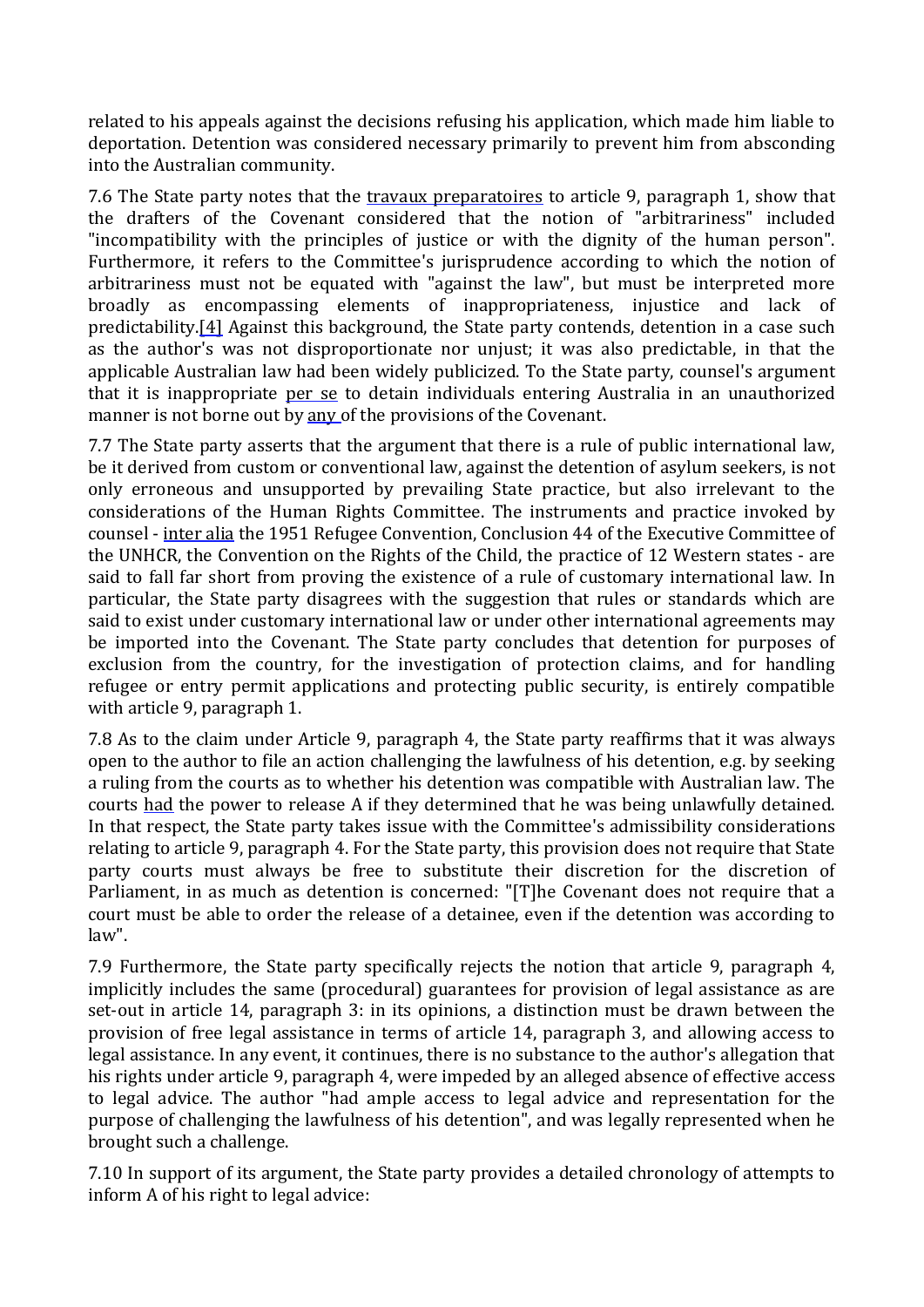(a) The form used for applications for refugee status advises applicants of their right to have a legal advisor present during interview and to ask for legal aid assistance. The application form was read to the author on 9 December 1989 at Willie's Creek in the Kampuchean language by an interpreter, completed and signed by the author. The author did not request legal advice or access to a lawyer at this time:

(b) During his first six months of detention, the author had contact with members of the Australian community, as well as with the Cambodian, Khmer and Indo-Chinese communities in Sydney, which provided some support to the Pender Bay detainees. These groups would have been able to provide access to legal advisers;

(c) In June/July 1990, the Jesuit Refugee Service approached the Legal Aid Commission of New South Wales (LACNSW) to represent the Pender Bay detainees. On 11 September 1990, A authorised LACNSW to represent him. Prior to LACNSW's involvement, the Department of Immigration and Ethnic Affairs (DIEA) had planned to move the Pender Bay detainees from Sydney in early October 1990. To ensure continued access to their legal representatives, the group was not moved to Darwin until 20 May 1991;

(d) At the time of the move to Darwin, LACNSW advised the Northern Territory Legal Aid Commission (NTLAC) that the group was being relocated. NTLAC lawyers were at the Curragundi camp (near Darwin) approximately one week after the Pender Bay group's arrival. When A was moved to Port Hedland on 21 October 1991, NTLAC continued to act on his behalf until 29 January 1992, when it advised DIEA that it could no longer represent the Pender Bay detainees. On 3 February 1992, the Refugee Council of Australia (RCoA) took over the function of representatives of all Pender Bay detainees;

(e) The NTLAC was retained by members of the Pender Bay group for Federal Court proceedings in April 1992. RCoA continued to provide advice in relation to the refugee status applications.

7.11 The State party points out that prior to 1991/92, funds for legal assistance were not specifically earmarked for asylum seekers in detention, but individual applicants had access to legal aid through the normal channels, with NGOs also providing support. Since 1992, legal assistance is provided to applicants through contractual agreements between DIEA and RCoA and Australian Lawyers for Refugees (ALR). The State party notes that in the proceedings seeking to overturn the decision which refused him refugee status, A was legally represented. His advisers included not only the NSWLAC and the NTLAC, but also Refugee Advice Casework and two large law firms.

7.12 The State party contests that delays in the hearing of A's case were attributable to his losing contact with legal advisors after each move between detention centres. When the author was removed from Sydney to Curragundi on 21 May 1991, the NSWLAC immediately advised the NTLAC, and on 11 June, NTLAC forwarded to the Refugee Status Review Committee (RSRC) an application for review of refusal to grant refugee status to members of the group. When the author was removed to Port Hedland on 21 October 1991, the application for review was under consideration by the RSRC, and there was no need for immediate action by the author's legal advisors. When RSRC's recommendation to refuse the application was notified to NTLAC on 22 January 1992, NTLAC requested a reasonable time for the author to get legal assistance. The RCoA arrived in Port Hedland on 3 February 1992 to represent the author, and lodged a response to RSRC'S recommendation on 3 March 1992. The State party contends that nothing suggests that requests for review in these two cases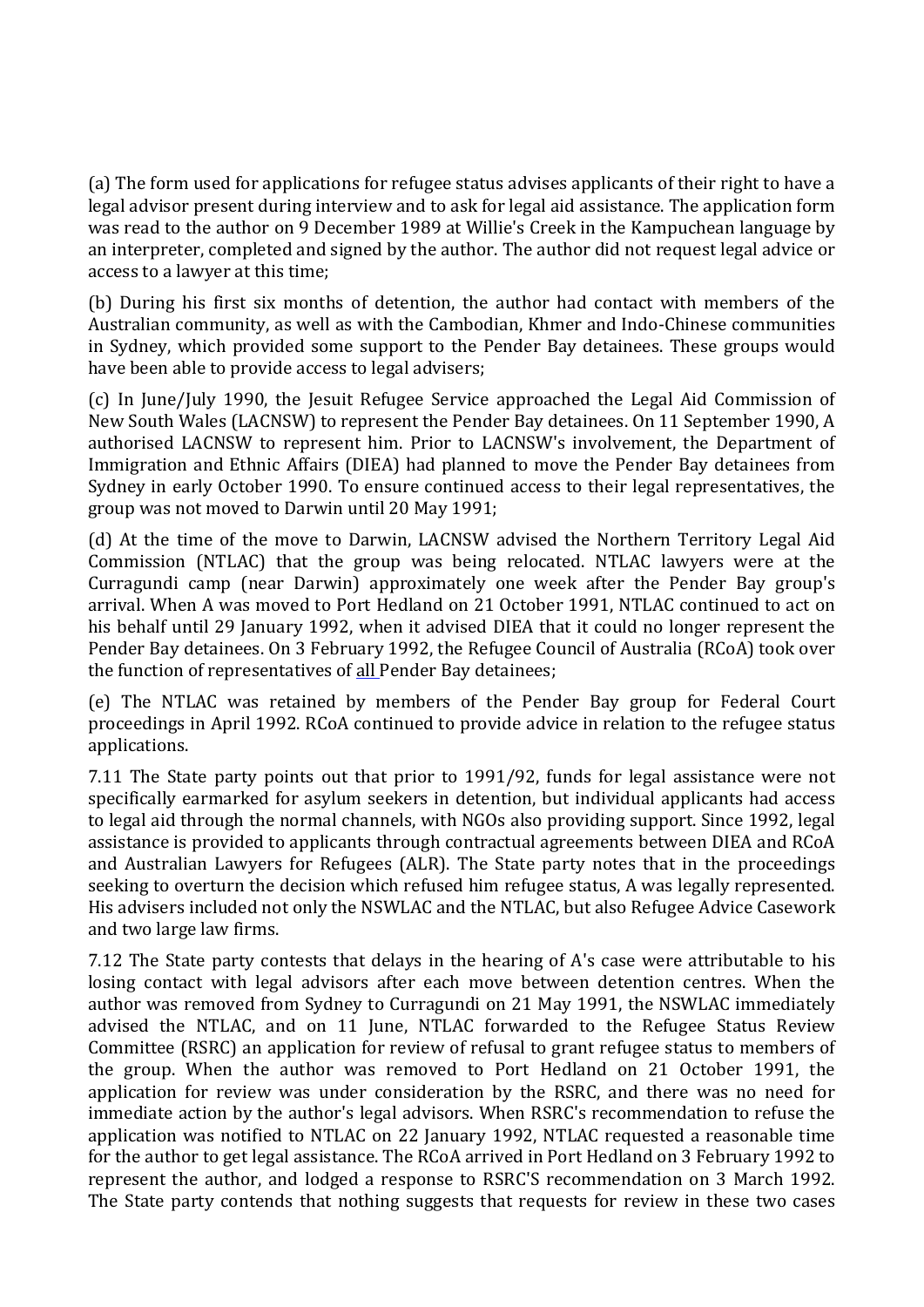would have been lodged much earlier had there been no change in legal representation.

7.13 Finally, the State party denies that there is any evidence that the remote location of the Port Hedland Detention Centre was such as to obstruct access to legal assistance. There are forty-two flights to and from Perth each week, with a flight time of 130 to 140 minutes; early morning flights would enable lawyers to be in Port Hedland before 9 a.m. The State party notes that a team of six lawyers and six interpreters, contracted by RCoA with funding from DIEA, lived in Port Hedland for most of 1992 to provide legal advice to the detainees.

7.14 As to article 14, paragraph 1, the State party contends that no argument can be made that there was a breach of the author's right to equality before the courts: in particular, he was not subject to any form of discrimination on the grounds that he was an alien. It notes that if the Committee were to consider that equality before the courts encompasses a right to (obligatory) legal advice and representation, it must be recalled that the author's access to such advice was never, at any stage during his detention, impeded (see paragraphs 7.9 and 7.10 above).

7.15 The State party affirms that the second and third sentences of article 14, paragraph 1, do not apply to refugee status determination proceedings. Such proceedings cannot be described as a "determination ... of his rights and obligations in a suit at law". Reference is made in this context to decisions of the European Commission of Human Rights, which are said to support this conclusion[5]. The State party fully accepts that aliens subject to its jurisdiction may enjoy the protection of Covenant rights: "However, in determining which provisions of the Covenant apply in such circumstances, it is necessary to examine their terms. This interpretation is supported by the terms of the second and third sentences of article 14, paragraph 1, which are limited to certain types of proceedings determining certain types of rights, which are not those involved in [the] case". If the Covenant lays down procedural guarantees for the determination of entitlement to refugee status, those in article 13 appear more appropriate to the State party than those in article 14, paragraph 1.

7.16 If the Committee were to consider that the second and third sentences of article 14, paragraph 1, are applicable to the author's case, then the State party notes that

\* hearings in all cases to which A was a party were conducted by competent, independent and impartial tribunals;

\* judicial hearings on review were conducted in public, and such decisions as were rendered were made public;

\* the administrative proceedings to determine whether the Minister for Immigration, Local Government and Ethnic Affairs should grant refugee status were held in camera, but the State party argues that privacy of these administrative proceedings was justified by considerations of ordre public, because it would be harmful to refugee status applicants for their cases to be made public;

\* such decisions of administrative tribunals as were handed down in the author's case were not made public. To the Australian Government, the limited exceptions to the rule of publicity of judgments enunciated in article 14, paragraph 1, indicate that the notion of "suit at law" was not intended to apply to the administrative determination of applications for refugee status;

\* A had at all times access to legal representation and advice;

\* finally, given the complexity of the case and of the legal proceedings involving the author, the State party reiterates that the delays encountered in the case were not such as to amount to a breach of the right to a fair hearing.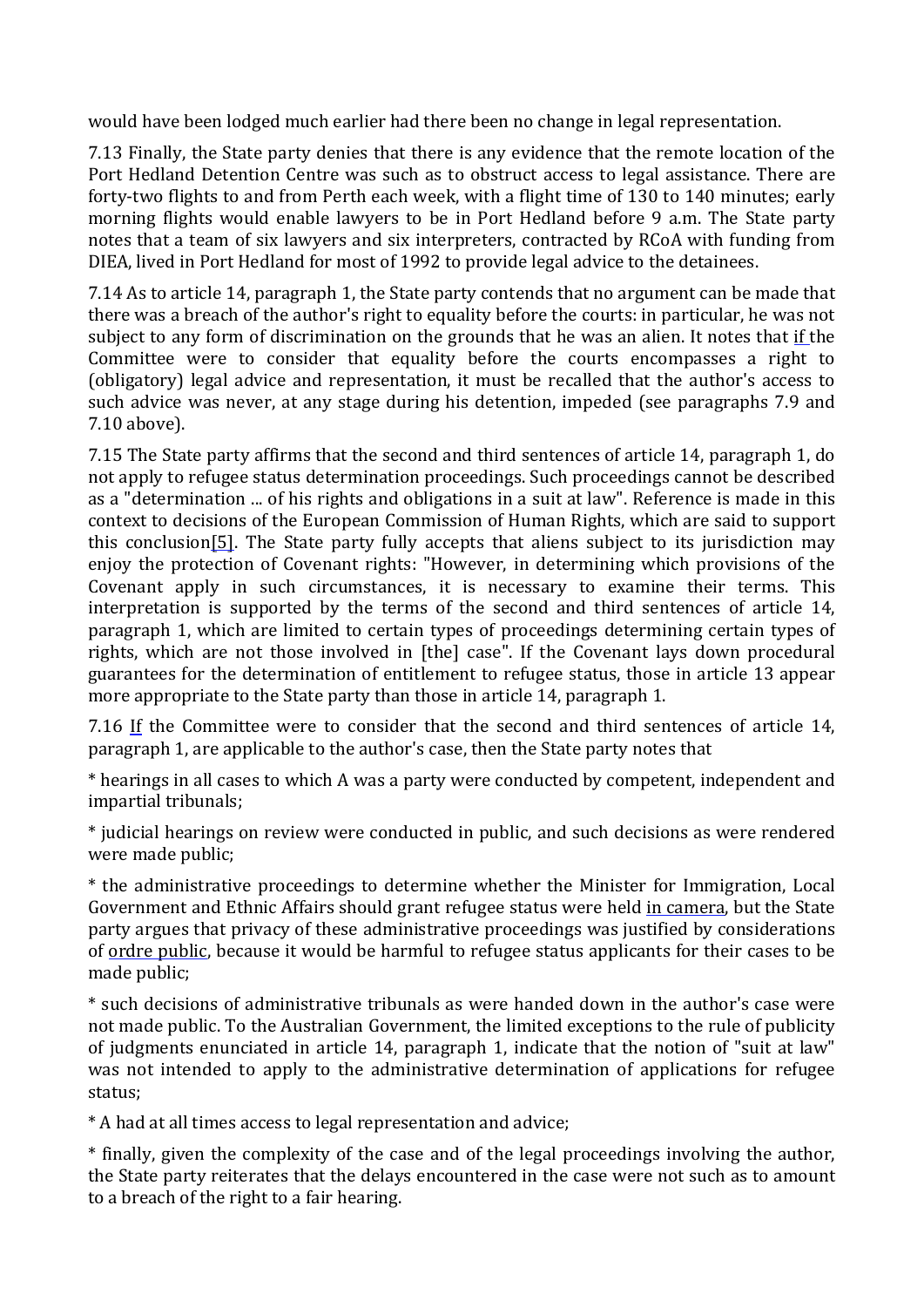8.1 In his comments, dated 22 August 1996, counsel takes issue with the State party's explanation of the rationale for immigration detention. At the time of the author's detention, the only category of unauthorized border arrivals in Australia who were mandatorily detained were so-called "boat people". He submits that the Australian authorities had an unjustified fear of a flood of unauthorized boat arrivals, and that the policy of mandatory detention was used as a form of deterrence. As to the argument that there was an "unprecedented influx" of boat people into Australia from the end of 1989, counsel notes that the 33, 414 refugee applications from 1989 to 1993 must be put into perspective  $\cdot$  the figure pales in comparison to the number of refugee applications filed in many Western European countries over the same period. Australia remains the only Western asylum country with a policy of mandatory, non-reviewable detention.

8.2 In any way, counsel adds, lack of preparedness and adequate resources cannot justify a continued breach of the right to be free from arbitrary detention; he refers to the Committee's jurisprudence that lack of budgetary appropriations for the administration of criminal justice does not justify a four-year period of pre-trial detention. It is submitted that the 77-week period it took for the primary processing of the author's asylum application, while he was detained, was due to inadequate resources.

8.3 Counsel rejects the State party's attempts to attribute some of the delays in the handling of the case to the author and his advisers. He reiterates that Australia mishandled A's application, and maintains that there was no excuse for the authorities to take seven months for a primary decision on his application, which was not even notified to him, another eight months for a new primary decision, six months for a review decision, and approximately five months for a final rejection, which could not be defended in court. Counsel suggests that it is less important to determine why delays occurred, but to ask why the author was detained throughout the period when his application was being considered: when the original decision was referred back to immigration authorities after Australia could not defend it in court, the State party took the unprecedented step of passing special legislation (Migration Amendment Act 1992), with the sole purpose of keeping the author and other asylum seekers in detention.

8.4 As to the question of the author's access to legal advice, counsel affirms that contrary to the State party's assertion, legal expertise is necessary when applying for refugee status, as well as for any appeal processes - had the author had no access to lawyers, he would have been deported from Australia in early 1992. Counsel considers it relevant that the current practice is for Australian authorities to assign legal assistance to asylum seekers immediately when they indicate that they wish to seek asylum. It is submitted that A should have been provided with a lawyer when he requested asylum in December 1989.

8.5 Counsel reiterates that the author had no contact with a representative for nearly 10 months after his arrival, i.e. until September 1990, although a final decision had been made on his claim in June 1990. When, in 1992, he did seek legal aid to obtain judicial review of the decision rejecting his application for refugee status, his request was refused. Resort to pro bono representation was only obtained when legal assistance was refused, and in counsel's opinion, it is erroneous to argue that state-sponsored legal assistance was unnecessary because pro bono assistance was available; in fact, pro bono assistance had to be found because legal aid had already been refused.

8.6 Counsel acknowledges that many flights are indeed available to and from Port Hedland, but points out that these connections are expensive. He maintains that the isolation of Port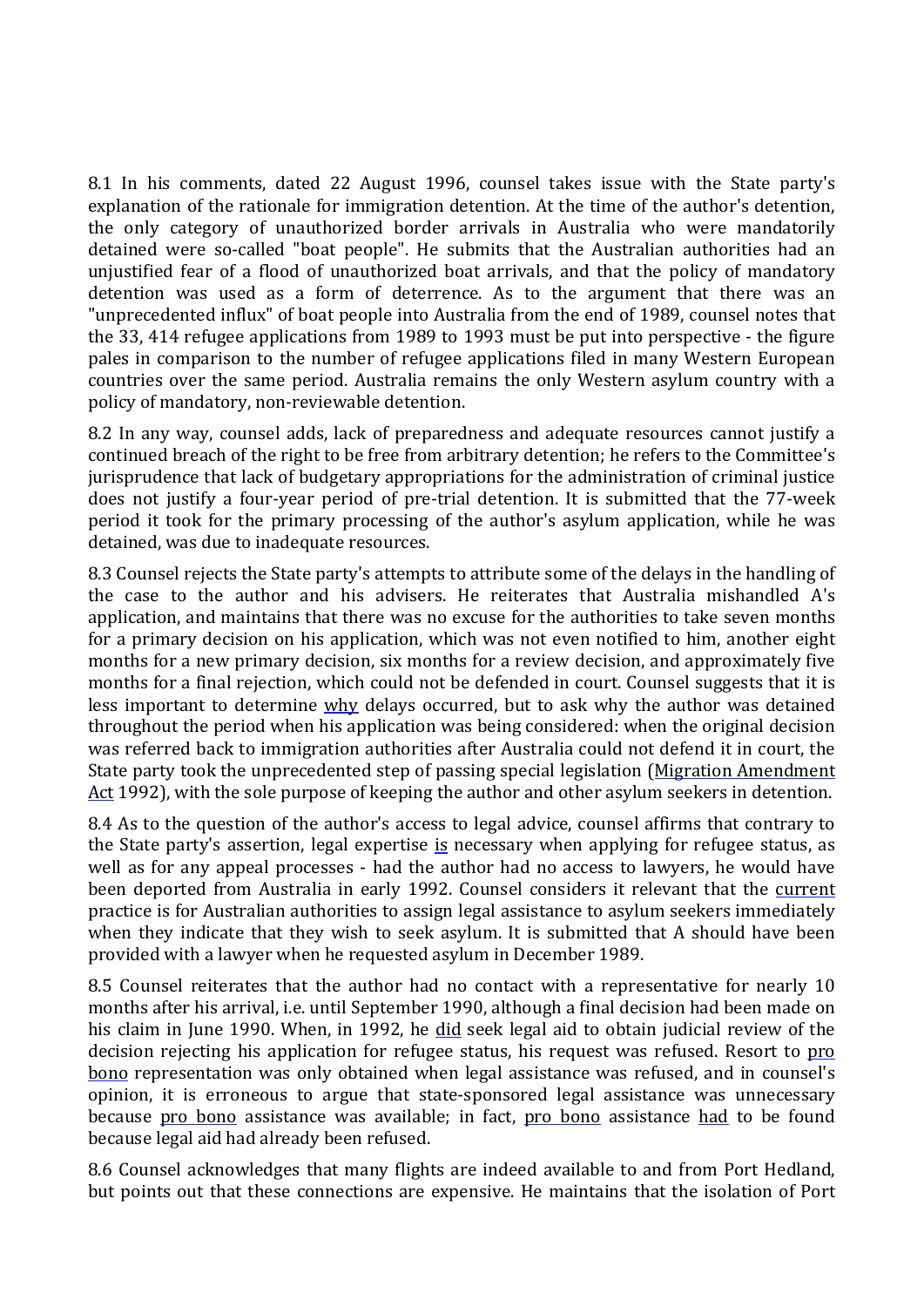Hedland did in fact restrict access to legal advice; this factor was raised repeatedly before the Joint Standing Committee on Migration which, while conceding that there were some difficulties, rejected any recommendation that the detention facility be moved.

8.7 On the issue of the "arbitrariness" of the author's detention, counsel notes that the State party incorrectly seeks to blame the author for the prolongation of his detention. In this context, he argues that A should not have been penalized by prolonged detention for the exercise of his legal rights. He further denies that the detention was justified because of a perceived likelihood that the author might abscond from the detention centre; he points out that the State party has been unable to make more than generalized assertions on this issue. Indeed, he submits, the consequences of long-term custody are so severe that the burden of proof for the justification of detention lies with the State authority in the particular circumstances of each case; the burden of proof is not met on the basis of generalized claims that the individual may abscond if released.

8.8 Counsel reaffirms that there is a rule of customary international law to the effect that asylum seekers should not be detained for prolonged periods and that the pronouncements of authoritative international bodies, such as UNHCR, and the practice of other states, all point to-the existence of such a rule.

8.9 Concerning the State party's claim that the author always had the opportunity to challenge the lawfulness of his detention, and that such a challenge was not necessarily bound to fail, counsel observes the following:

\* While the High Court held Section 54R, to exceed the State party's legislative power and therefore unconstitutional, the unenforceability of the provision does not mean that, once a person is a "designated person" within the meaning of the Migration Act, he can realistically challenge the detention. It simply means that Parliament does not have the power, by virtue of Section 54R, to direct the Judiciary not to release a designated person. In practice, however, if someone fits the definition of a "designated person", there still is no possibility of obtaining release by the courts.

\* By reference to Section 54Q of the Act (now Section 182), under which detention provisions cease to apply to a designated person who has been in immigration detention for more than 273 days, it is submitted that a period of 273 days during which there is no possibility of release by the courts is per se arbitrary within the meaning of article 9, paragraph 1. According to counsel, it is virtually impossible for a designated person to be released even after the 273 calendar days since, under Section 54Q, the countdown towards the 273 day cutoff date ceases where the Department of Immigration is awaiting information from individuals outside its control.

8.10 Counsel rejects the argument that since the guarantees of article 14, paragraph 3(d), are not spelled out in article 9, paragraph 4, A had no right to access to state-funded legal aid. He argues that immigration detention is a quasi-criminal form of detention which in his opinion requires the procedural protection spelled out in article 14, paragraph 3. In this context, he notes that other international instruments, such as the Body of Principles for the Protection of All Persons under Any Form of Detention or Imprisonment (Principle 17) recognize that all persons subjected to any form of detention are entitled to have access to legal advice, and be assigned legal advisers without payment where the interests of justice so require.

8.11 Finally, counsel reaffirms that tht proceedings concerning A's status under the Migration Amendment Act can be subsumed under article 14, paragraph 1: (even) during its administrative stage, the author's application for refugee status came within the scope of article 14. The exercise of his rights to judicial review in relation to his application for refugee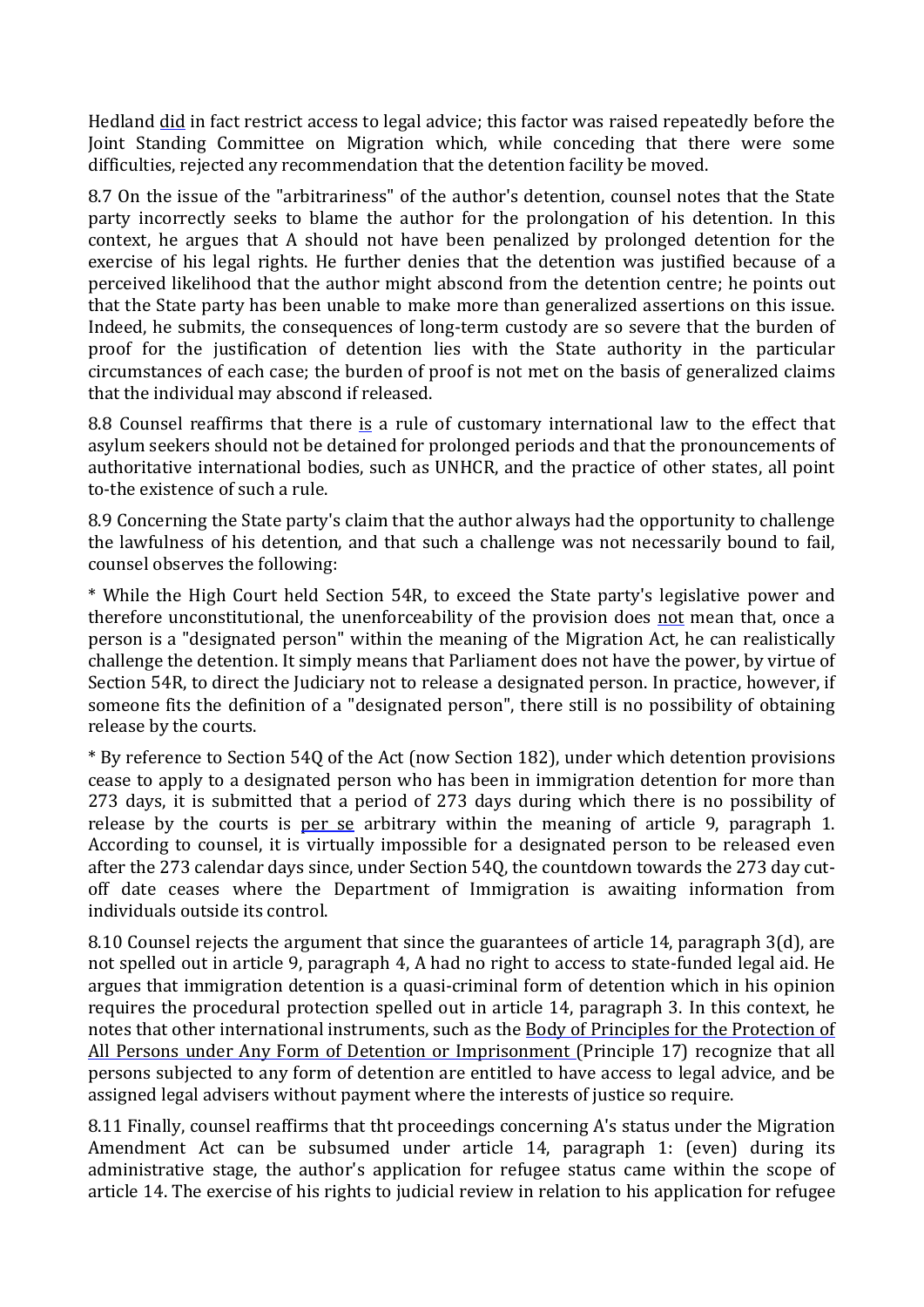status, as well as his challenge to detention in the local courts gave rise to a "suit at law". In this connection, counsel contends that by initiating proceedings against the Department of Immigration, with a view to reviewing the decisions to refuse his application for refugee status, the proceedings went beyond any review on the merits of his application and became a civil dispute about the Department's failure to guarantee him procedural fairness. And by filing proceedings seeking his release, the author disputed the constitutionality of the Migration Act's new provisions under which he was held - again, this is said to have been a civil dispute.

## Examination of the merits

9.1 The Human Rights Committee has examined the present communication in the light of all the information placed before it by the parties, as it is required to do under article 5, paragraph 1, of the Optional Protocol to the Covenant. Three questions are to be determined on their merits:

(a) whether the prolonged detention of the author, pending determination of his entitlement to refugee status, was "arbitrary" within the meaning of article 9, paragraph 1;

(b) whether the alleged impossibility to challenge the lawfulness of the author's detention and his alleged lack of access to legal advice was in violation of article 9, paragraph 4; and

(c) whether the proceedings concerning his application for refugee status fall within the scope of application of article 14, paragraph 1 and whether, in the affirmative, there has been a violation of article 14, paragraph 1.

9.2 On the first question, the Committee recalls that the notion of "arbitrariness" must not be equated with "against the law" but be interpreted more broadly to include such elements as inappropriateness and injustice. Furthermore, remand in custody could be considered arbitrary if it is not necessary in all the circumstances of the case, for example to prevent flight or interference with evidence: the element of proportionality becomes relevant in this context. The State party however, seeks to justify the author's detention by the fact that he entered Australia unlawfully and by the perceived incentive for the applicant to abscond if left in liberty. The question for the Committee is whether these grounds are sufficient to justify indefinite and prolonged detention.

9.3 The Committee agrees that there is no basis for the author's claim that it is per se arbitrary to detain individuals requesting asylum. Nor can it find any support for the contention that there is a rule of customary international law which would render all such detention arbitrary.

9.4 The Committee observes however, that every decision to keep a person in detention should be open to review periodically so that the grounds justifying the detention can be assessed. In any event, detention should not continue beyond the period for which the State can provide appropriate justification. For example, the fact of illegal entry may indicate a need for investigation and there may be other factors particular to the individuals, such as the likelihood of absconding and lack of cooperation, which may justify detention for a period. Without such factors detention may be considered arbitrary, even if entry was illegal. In the instant case, the State party has not advanced any grounds particular to the author's case, which would justify his continued detention for a period of four years, during which he was shifted around between different detention centres. The Committee therefore concludes that the author's detention for a period of over four years was arbitrary within the meaning of article 9, paragraph 1.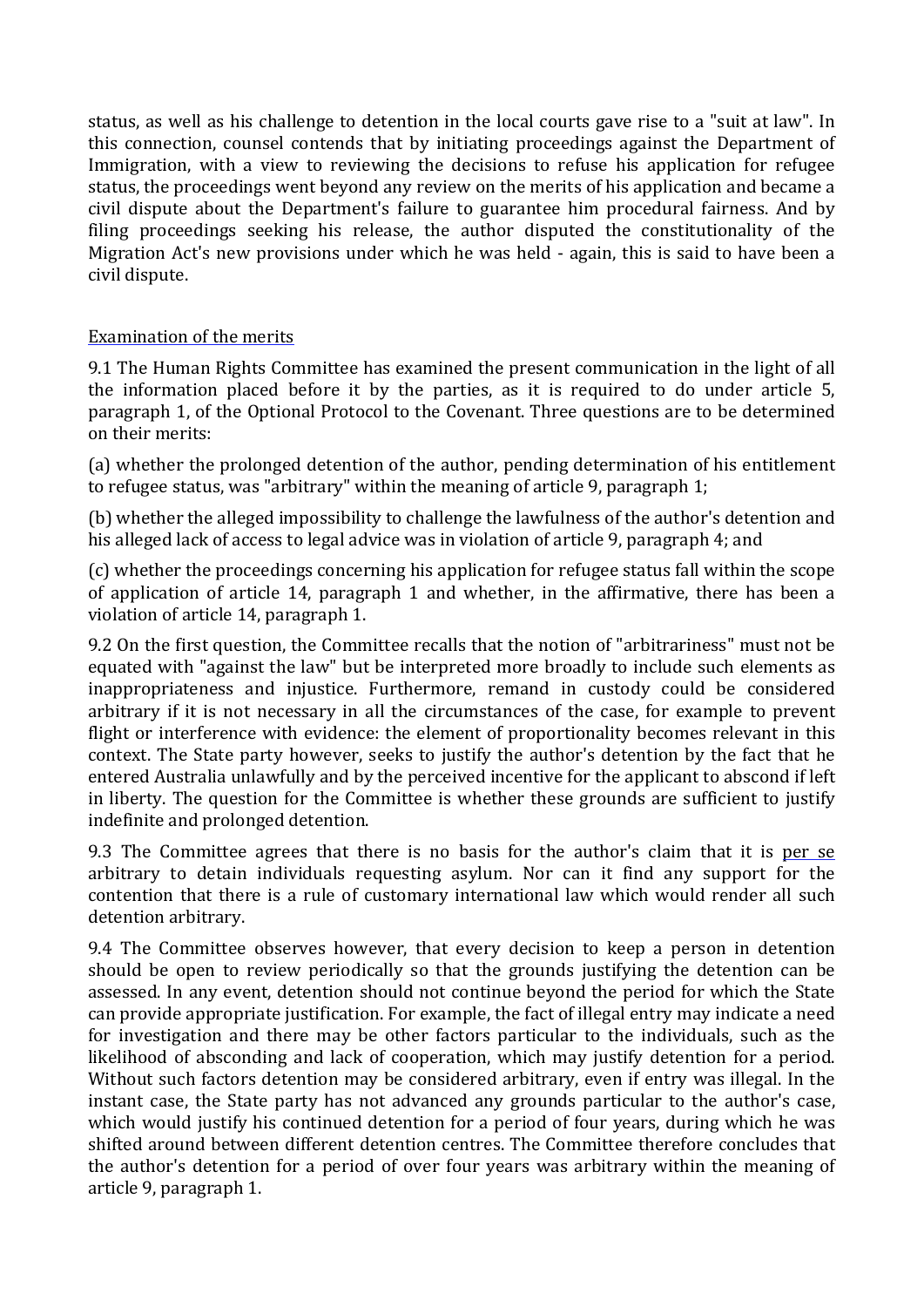9.5 The Committee observes that the author could, in principle, have applied to the court for review of the grounds of his detention before the enactment of the Migration Amendment Act of 5 May 1992; after that date, the domestic courts retained that power with a view to ordering the release of a person if they found the detention to be unlawful under Australian law. In effect, however, the courts' control and power to order the release of an individual was limited to an assessment of whether this individual was a "designated person" within the meaning of the Migration Amendment Act. If the criteria for such determination were met, the courts had no power to review the continued detention of an individual and to order his/her release. In the Committee's opinion, court review of the lawfulness of detention under article 9, paragraph 4, which must include the possibility of ordering release, is not limited to mere compliance of the detention with domestic law. While domestic legal systems may institute differing methods for ensuring court review of administrative detention, what is decisive for the purposes of article 9, paragraph 4, is that such review is, in its effects, real and not merely formal. By stipulating that the court must have the power to order release "if the detention is not lawful', article 9, paragraph 4, requires that the court be empowered to order release. if the detention is incompatible with the requirements in article 9, paragraph 1, or in other provisions of the Covenant. This conclusion is supported by article 9, paragraph 5, which obviously governs the granting of compensation for detention that is "unlawful" either under the terms of domestic law or within the meaning of the Covenant. As the State party's submissions in the instant case show that court review available to A was, in fact, limited to a formal assessment of the self-evident fact that he was indeed a "designated person" within the meaning of the Migration Amendment Act, the Committee concludes that the author's right, under article 9, paragraph 4, to have his detention reviewed by a court, was violated.

9.6 As regards the author's claim that article 9, paragraph 4, encompasses a right to legal assistance in order to have access to the courts, the Committee notes from the material before it that the author was entitled to legal assistance from the day he requested asylum and would have had access to it, had he requested it. Indeed, the author was informed on 9 December 1989, in the attachment to the form he signed on that day, of his right to legal assistance. This form was read in its entirety to him in Kampuchean, his own language, by a certified interpreter. That the author did not avail himself of this possibility at that point in time cannot be held against the State party. Subsequently (as of 13 September 1990), the author sought legal advice and received legal assistance whenever requesting it. That A was moved repeatedly between detention centres and was obliged to change his legal representatives cannot detract from the fact that he retained access to legal advisers; that this access was inconvenient, notably because of the remote location of Port Hedland, does not, in the Committee's opinion, raise an issue under article 9, paragraph 4.

9.7 In the circumstances of the case and given the above findings, the Committee need not consider whether an issue under article 14, paragraph 1, of the Covenant arises.

10. The Human Rights Committee, acting under article 5, paragraph 4, of the Optional Protocol to the Covenant, concludes that the facts as found by the Committee reveal a breach by Australia of article 9, paragraphs 1 and 4, and article 2, paragraph 3, of the Covenant.

11. Under article 2, paragraph 3, of the Covenant, the author is entitled to an effective remedy. In the Committee's opinion, this should include adequate compensation for the length of the detention to which A was subjected.

12. Bearing in mind that, by becoming a State party to the Optional Protocol, the State party has recognized the competence of the Committee to determine whether there has been a violation of the Covenant or not and that, pursuant to article 2 of the Covenant, the State party has undertaken to ensure to all individuals within its territory and subject to its jurisdiction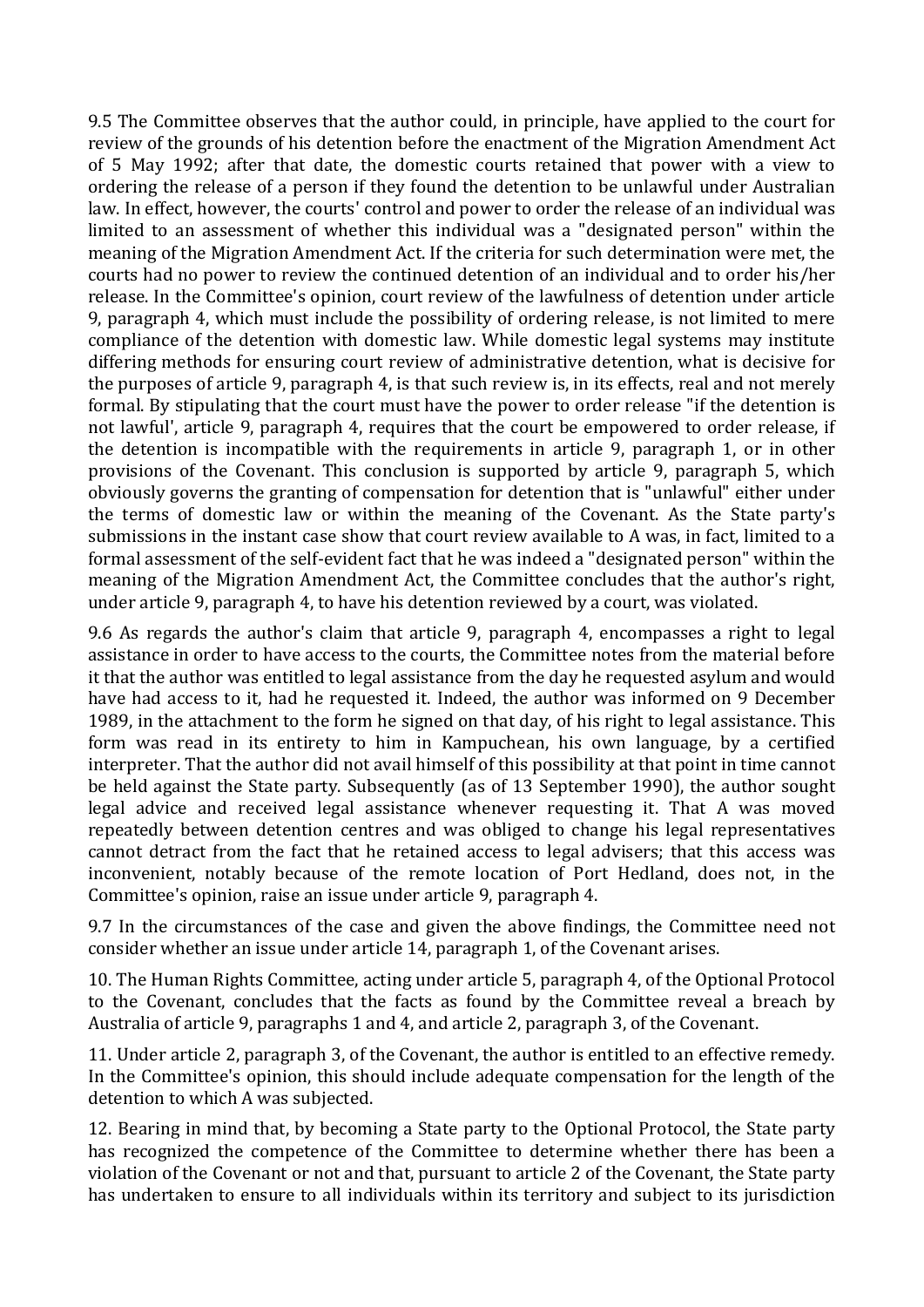the rights recognized in the Covenant and to provide an effective and enforceable remedy in case a violation has been established, the Committee wishes to receive from the State party, within 90 days, information about the measures taken to give effect to its Views.

[Adopted in English, French and Spanish, the English text being the original version. Subsequently to be issued also in Arabic, Chinese and Russian as part of the annual report to the General Assembly.]

## Individual!opinion!by!Prafullachandra!N.!Bhagwati!(*concurring*)

I am in agreement with the opinion rendered by the Committee save and except that in regard to paragraph 9.5, I would prefer the following formulation:

"9.5 The Committee observes that the author could, in principle, have applied to the court for review of the grounds of his detention before the enactment of the Migration Amendment Act on 5 May 1992; after that date, the domestic courts retained the power of judicial review of detention with a view to ordering the release of a person if they found the detention to be unlawful. But with regard to a particular category of persons falling within the meaning of the expression 'designated person', in the Migration Amendment Act, the power of the courts to review the lawfulness of detention and order release of the detention was found unlawful, was taken away by Section 54R of the Migration Amendment Act. If the detained person was a 'designated person' the courts had no power to review the continued detention of such person and order his/her release. The only judicial review available in such a case was limited to a determination of the fact whether the detained person was a 'designated person' and if he was, the court could not proceed further to review the lawfulness of his detention and order his/her release. The author in the present case, being admittedly a 'designated person', was barred by Section 54R of the Migration Amendment Act from challenging the lawfulness of his continued detention and seeking his release by the courts."

But it was argued on behalf of the State that all that article 9, paragraph 4, of the Covenant requires is that the person detained must have the right and opportunity to take proceedings before a court for review of lawfulness of his/her detention and lawfulness must be limited merely to compliance of the detention with domestic law. The only inquiry which the detained person should be entitled to ask the court to make under article 9, paragraph 4, is whether the detention is in accordance with domestic law, whatever the domestic law may be. But this would be placing too narrow an interpretation on the language of article 9, paragraph 4, which embodies a human right. It would not be right to adopt an interpretation which will attenuate a human right. It must be interpreted broadly and expansively. The interpretation contended for by the State will make it possible for the State to pass a domestic law virtually negating the right under article 9, paragraph 4, and making non-sense of it. The State could, in that event, pass a domestic law validating a particular category of detentions and a detained person falling within that category would be effectively deprived of his/her right under article 9, paragraph 4. I would therefore place a broad interpretation on the word "lawful" which would carry out the object and purpose of the Covenant and in my view, article 9, paragraph 4, requires that the court be empowered to order release "if the detention is not lawful", that is, the detention is arbitrary or incompatible with the requirement of article 9, paragraph 1, or with other provisions of the Covenant. It is no doubt true that the drafters of the Covenant have used the word "arbitrary" along with "unlawful" in article 17 while the word "arbitrary" is absent in article 9, paragraph 4. But it is elementary that detention which is arbitrary is unlawful or in other words, unjustified by law. Moreover the word "lawfulness" which calls